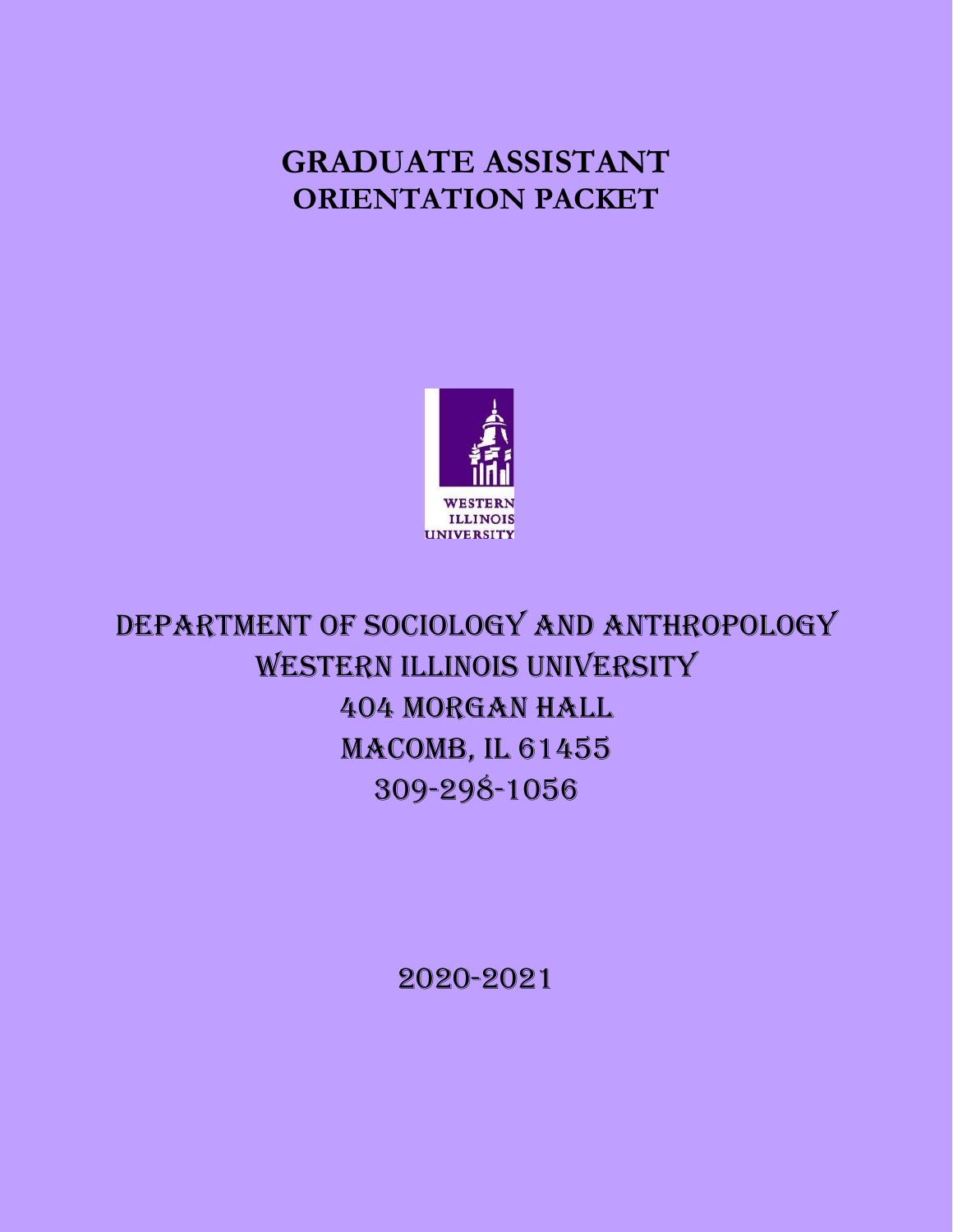# TABLE OF CONTENTS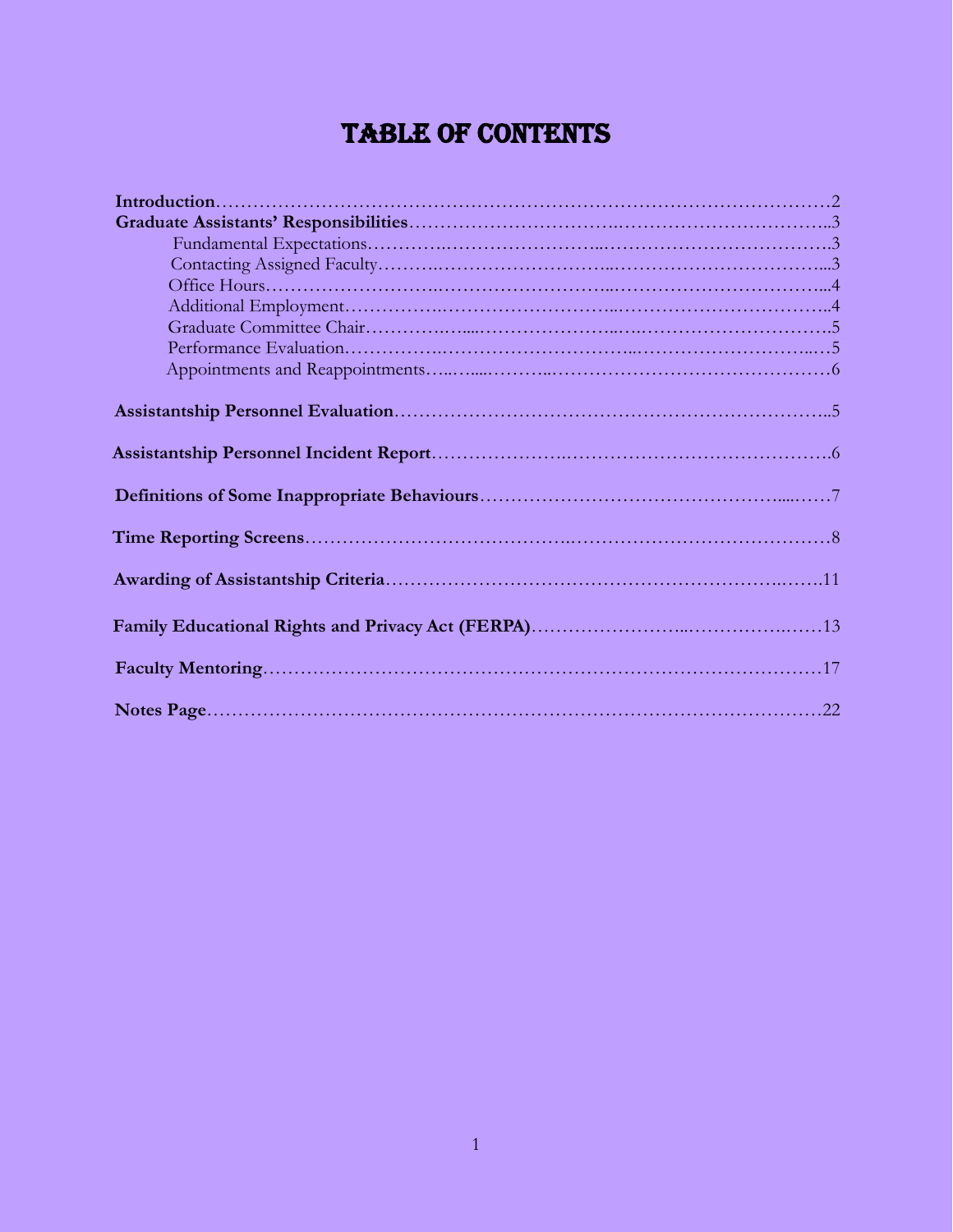## Introduction

Graduate Assistantships at Western Illinois University and the Department of Sociology and Anthropology are *merit-based*, which means that *students earn* their appointments based on academic performance rather than financial need. As such, these assistantships are considered to be highly desirable since they assist in defraying costs (i.e., tuition) associated with graduate study as well as providing a source of financial support (i.e., a set monthly stipend for performance of duties). Since you have been awarded an Assistantship, you are required to meet high academic standards in order to be considered for additional funding contingent upon availability of funds.

We have assembled this Packet to provide general information that ALL Assistants are required to know and adhere. In short, **we expect each Assistant to be professional and give due respect when dealing with all members of the Department including faculty, staff, and students**. If you are unable to fulfill the requirements of your assignment, your Assistantship may be withdrawn after a careful review by the Graduate Committee.

Congratulations! We look forward to working with you throughout your appointment.

Best wishes for success,

## *The Graduate Committee*

-Please retain a copy of this document for future reference.-

-All provisions are subject to change without prior notice.-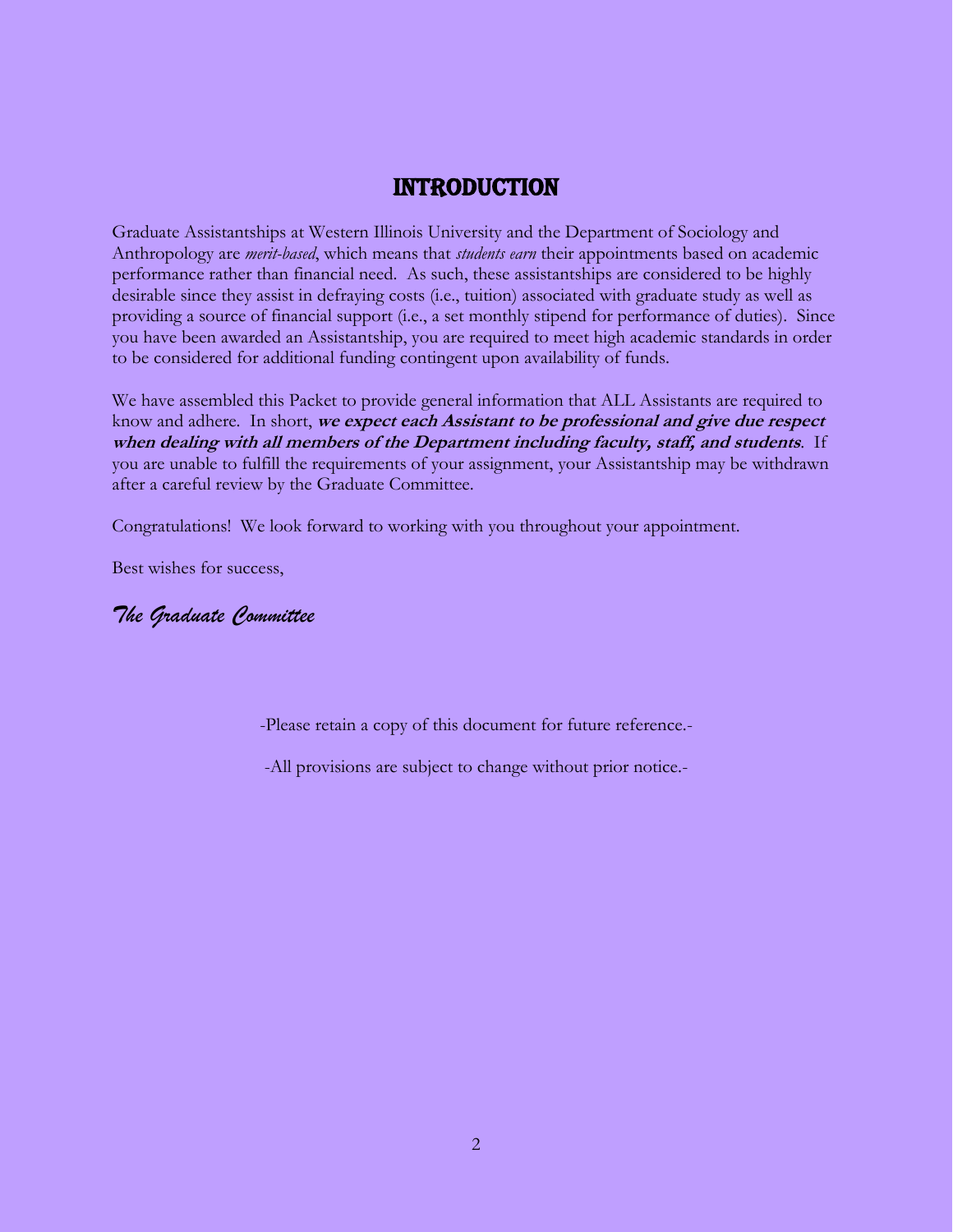## GRADUATE ASSISTANTS' RESPONSIBILITIES DEPARTMENT OF SOCIOLOGY AND ANTHROPOLOGY

## **1. FUNDAMENTAL EXPECTATIONS**

- **YOU ARE REQUIRED TO CONDUCT YOURSELF IN A PROFESSIONAL MANNER CONSISTENT WITH UNIVERSITY AND DEPARTMENTAL STANDARDS AT ALL TIME. YOUR BEHAVIOUR IS A REFELCTION OF THE DEPARTMENT.**
	- o Graduate Assistants typically perform some or all of the following duties: proctor and grade exams, tutor students, maintaining attendance records, leading discussion/review sessions, running errands, completing library research, as well as other general assistance related to teaching and research. (See current Graduate Studies guidelines: [http://www.wiu.edu/graduate\\_studies/prospective\\_students/gainfo.php\)](http://www.wiu.edu/graduate_studies/prospective_students/gainfo.php).
		- Many of the activities you will engage in are governed in some way by the Family Educational Rights Privacy Act (FERPA) which guarantees students complete confidentiality and privacy regarding their grades. Accordingly, you are required to maintain complete confidentiality regarding student grades, discussing them only with the course instructor.
	- o Graduate Assistants will receive assignments prior to the first week of each semester. You are required to begin working during the first week of the semester, but you are not expected to work during University holidays or during finals week unless you are making up for missed hours during the rest of the semester.
	- o Graduate assistants may be assigned to two or three faculty members for a period of 3-6 hours each. In the event that one faculty member does not utilize his or her 'time allotment' in a given week, graduate assistants should use that time (up to their full 13 or 20 hours) to assist other assigned faculty members or to complete "intermittent" tasks (see below).
	- o In addition to being assigned to at least one faculty member, you are expected to complete tasks for other faculty members in the department on an intermittent basis. In addition, faculty members may need periodic assistance with proctoring exams, running errands, etc. Faculty members may also call or stop by the graduate office to request assistance during grad office hours.
	- $\circ$  During the 12<sup>th</sup> and 13<sup>th</sup> weeks of each semester, all departmental graduate assistants will assist in the administration of course evaluations for the department.
	- o Periodic mandatory graduate assistant meetings will be scheduled during the semester. Graduate assistants MUST attend all meetings.

## **2. CONTACTING ASSIGNED FACULTY**

- o You are required to contact your assigned faculty member(s) within the first three days of the semester to discuss general requirements and to establish weekly meetings. This is MANDATORY.
- o You are REQUIRED to meet with each assigned faculty member at least once each week to receive new assignments, turn in work, consult, etc. Your faculty members may want to meet more than once per week.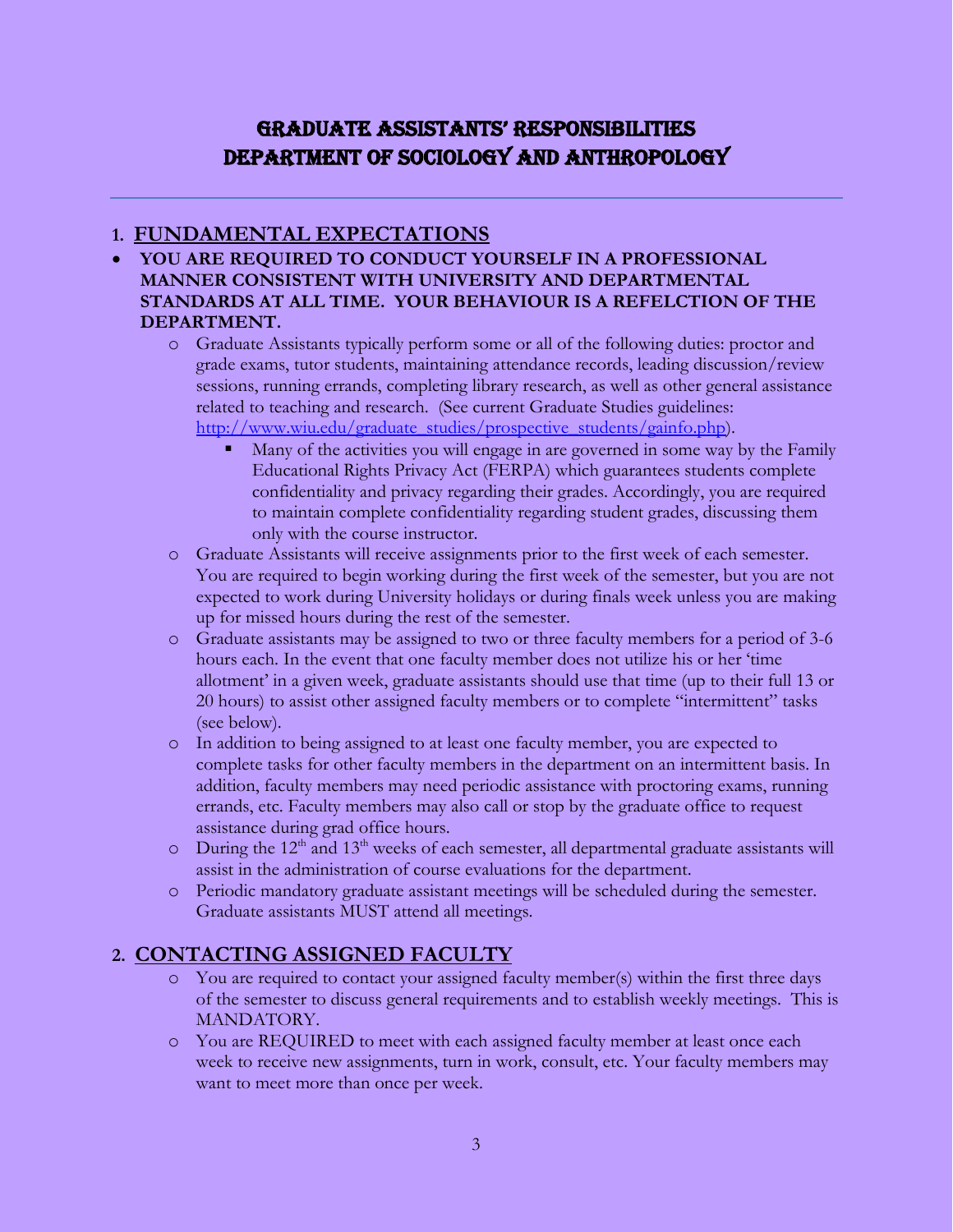- o It is your job to follow up with faculty members and to see if they need your assistance. It is NOT the faculty member's responsibility to track you down when they need work completed.
- o DO NOT RELY on email as a way to stay in touch with your assigned faculty member(s) unless otherwise instructed to do so by that faculty member. **Take the initiative in maintaining on-going communication with your assigned faculty member(s).**

## **3. OFFICE HOURS**

- o Each graduate assistant is assigned to 2-6 office hours per week, based on their other faculty assignments. Both faculty and students rely on this office being staffed M-F 10:00am-2:00.pm. Hence, you are REQUIRED TO HOLD OFFICE HOURS.
- o The primary purpose of your office hours is to tutor undergraduate students enrolled in sociology and anthropology courses. In addition, this time should be used for test preparation, paper writing, etc. and for assisting faculty on an intermittent basis (running short errands, proctoring makeup exams, etc.). You may also be required to occasionally show a film or proctor an exam during your office hours for faculty, who are not assigned a regular GA or who need additional assistance. Do comply with the request for assistance.
- o Graduate assistants may use this time to work on their own coursework IF no students or faculty need assistance. You may also work on regular work as required by assigned faculty members as long as it can be done IN THE GRADUATE STUDENT OFFICE.
- o Do not use your office hour time to do library research (unless you do so online from the grad office), run lengthy errands, etc. for assigned faculty members. These duties should be taken care of outside of your regular office hours so that you are IN THE GRADUATE ASSISTANT OFFICE IF YOU ARE NEEDED ON SHORT NOTICE.
- o In general, if you are ill or unable to make your office hours for any reason, please contact Ms. Connie Kreps, Department secretary (298-1056) AND Dr. Patrick McGinty (309-298-1381,  $PI-McGinty@wiu.edu$ ) immediately. You are expected and required to "make up" missed hours and should notify Dr. McGinty about these arrangements.
- o The Graduate Office is a professional area. Please refrain from boisterous conversation, sleeping, criticizing other students or faculty, etc. If you have any questions, please feel free to ask.

## **4. ADDITIONAL EMPLOYMENT**

- o Periodically, Graduate Assistants hold multiple jobs. This is counter to the University's policy, which prohibits graduate assistants from holding second jobs without approval.
- o You should remember that your GA position MUST receive priority if you hold secondary employment**.** *Failure to complete assigned duties because of additional employment is grounds for dismissal.*
- o A failure to grade exams in a timely manner because of other work requirements or the inability to proctor an exam for a faculty member during a time when you previously stated you were available because of a "shift change" are both examples of secondary employment interfering with your GA duties and can lead to disciplinary action up to and including dismissal of your GA contract *at any point during the period of contract.*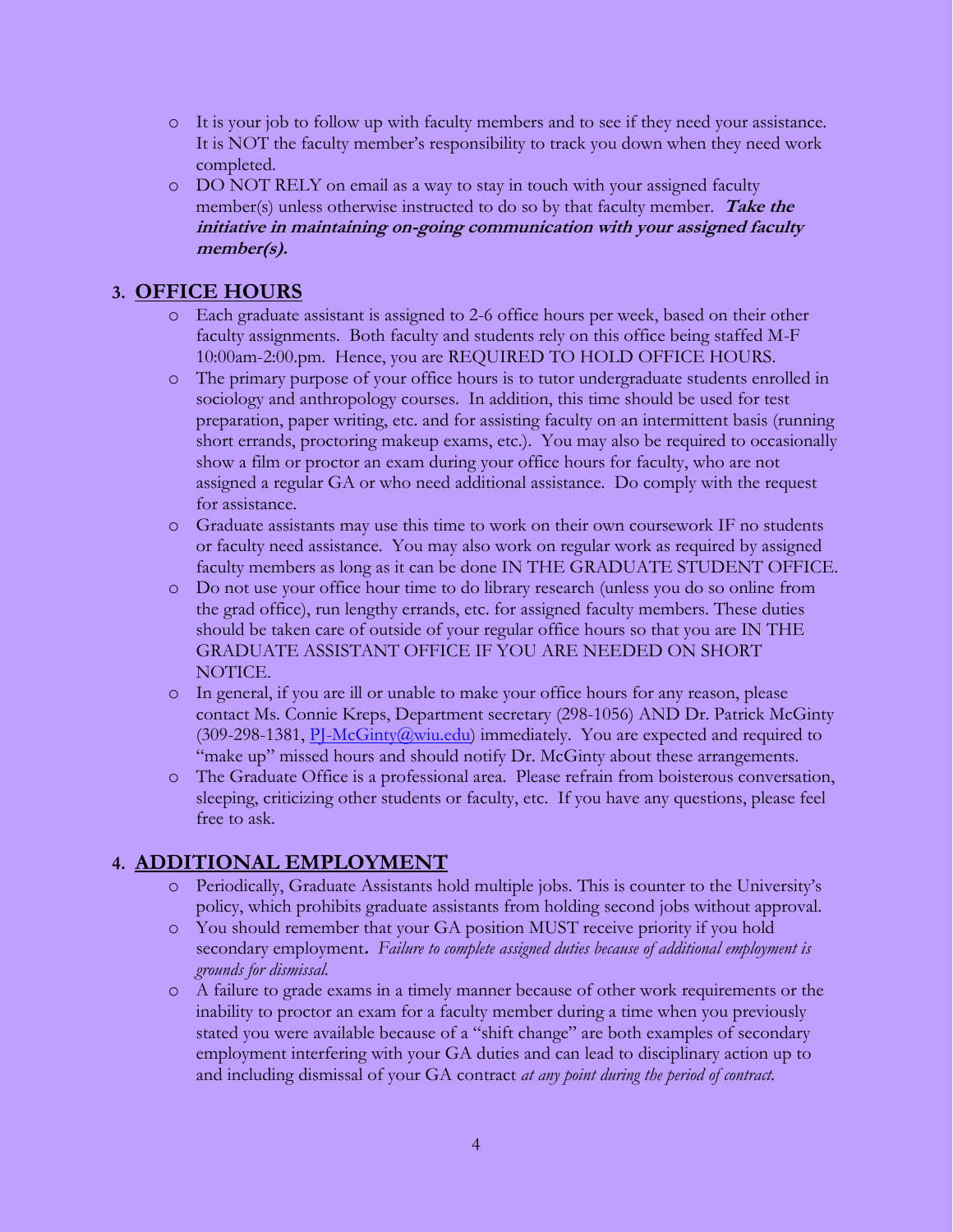- o The bottom line is this: if you have outside employment, you are REQUIRED to disclose this to the Graduate Committee Chair, who may then advise you of potential outcomes.
- o **Most importantly, regarding the expectations of graduate assistants, relationships to assigned faculty, the holding of office hours, and the consideration of outside employment simply remain conscientious of your unique position in the Department and act the part of the professional in the performance of job-related duties.**

## **5. GRADUATE COMMITTEE CHAIR**

- The Graduate Committee Chairperson acts as your immediate supervisor. Faculty members typically bring concerns to the Graduate Chair in addition to discussing them with the progress and contribution of the graduate student. These discussions are taken with the utmost seriousness and have an effect on the resolution of GA-related issues.
- Students should contact the graduate chair if they:
	- o Are being repeatedly required to work more than their maximum hours. The rule of thumb is to know your contracted hours.
	- o Are having difficulty completing tasks.
	- o Are having conflicts with assigned faculty member(s).
	- o Are unable to work on a scheduled date (for office hours or faculty assistance).
	- o Have any questions or concerns about their assistantship responsibilities.

## **6. PERFORMANCE EVALUATION**

o Each Graduate Assistant will meet with the Graduate Committee Chair during the final two weeks of the semester to review their performance. Your evaluation will be based on comments compiled from assigned faculty members as well as a general assessment from the Graduate Committee Chair.

## **7. APPOINTMENTS AND REAPPOINTMENTS**

- o All appointments and reappointments are contingent upon University and Departmental funding and satisfactory performance as determined through the Performance Evaluation Review. Appointments may be terminated at any point during the course of the semester based on unsatisfactory performance or dereliction of duties.
- o Professionalism is required for continued consideration of Graduate Assistantships.

### **THIS DOCUMENT IS SUBJECT TO PERIODIC REVIEW AND CHANGE.**

*Revised: 2012.07.24*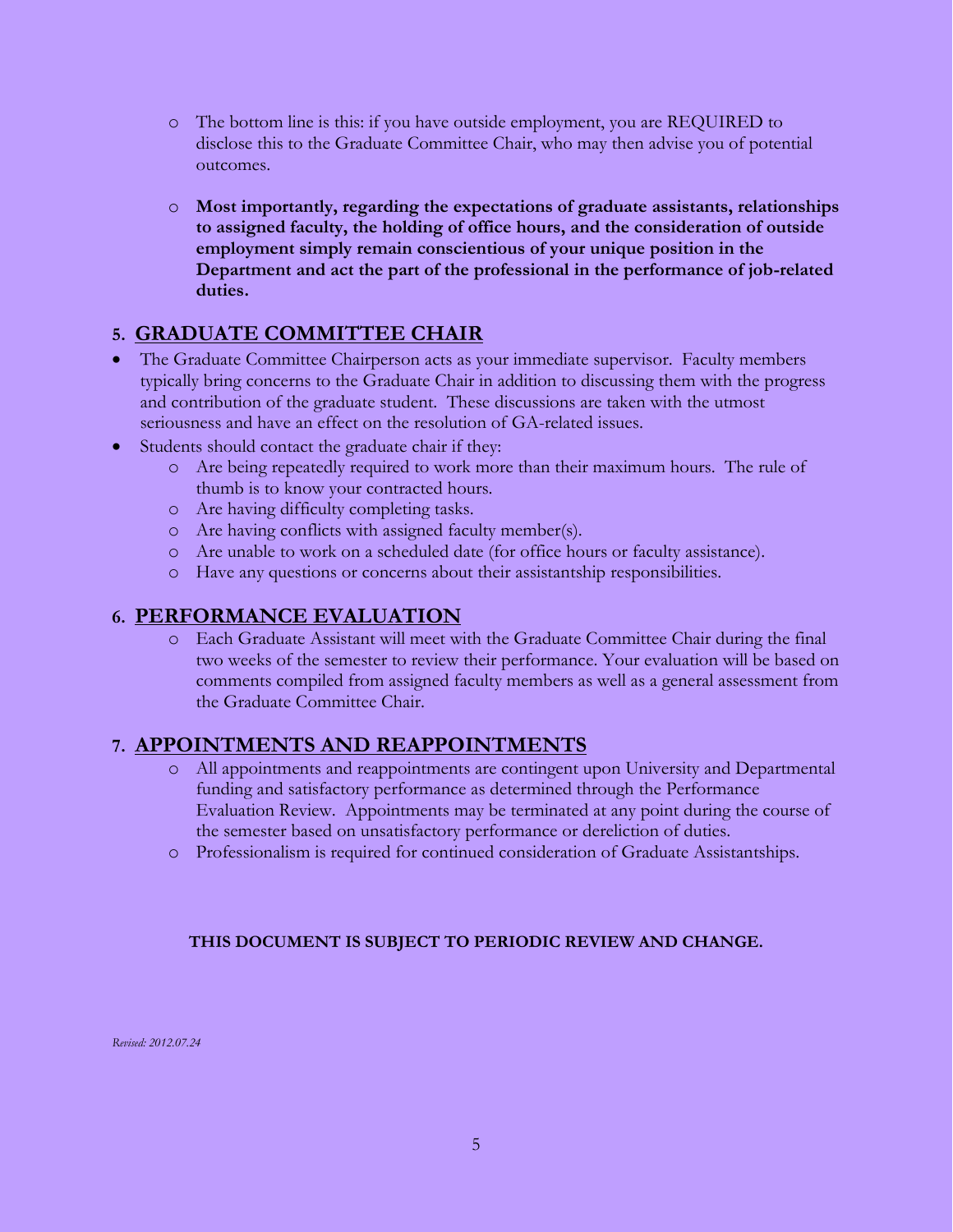## Western Illinois University School of Graduate Studies Assistantship Personnel Evaluation

The purpose of this evaluation is to assess the student's performance and thereby assist him/her in developing and improving his/her skills, and ensure a standard of acceptable employee performance. It is suggested to evaluate the student's performance at the mid-point and end of the contract period.

| GA name:                                                            |        |                        |                | Job description:    |           |                 |
|---------------------------------------------------------------------|--------|------------------------|----------------|---------------------|-----------|-----------------|
| WIU ID No:                                                          |        |                        |                |                     |           |                 |
| Work department:                                                    |        |                        |                |                     |           |                 |
| Category                                                            |        |                        |                |                     |           |                 |
| Graduate<br>Teaching                                                |        |                        |                |                     |           |                 |
| Other(describe):<br>Research                                        |        |                        |                |                     |           |                 |
| <b>Teaching Support</b><br>Assistant                                |        |                        |                |                     |           |                 |
| Category                                                            |        | Rating (4=High)        |                |                     |           | <b>Comments</b> |
| How well does this graduate student fulfill the<br>duties assigned? | 1      | $\overline{2}$         | 3              | $\overline{4}$      | <b>NA</b> |                 |
| How well does this graduate student work with                       |        |                        |                |                     |           |                 |
| others?                                                             | 1      | $\overline{2}$         | 3              | $\overline{4}$      | <b>NA</b> |                 |
| Maintain a professional work attitude?                              | 1      | $\mathcal{D}_{\alpha}$ | $\overline{3}$ | $\overline{4}$      | NA        |                 |
| Dependable, punctual, and in attendance when<br>required?           | 1      | $\overline{2}$         | 3              | $\overline{4}$      | <b>NA</b> |                 |
| To what degree does this graduate student                           |        |                        |                |                     |           |                 |
| possess the research skills for this position?                      | 1      | $\overline{2}$         | 3              | $\overline{4}$      | <b>NA</b> |                 |
| To what degree does this graduate student                           |        |                        |                |                     |           |                 |
| exercise good judgment in decision-making?                          | 1      | $\overline{2}$         | 3              | $\overline{4}$      | <b>NA</b> |                 |
| To what extent does this graduate student                           |        |                        |                |                     |           |                 |
| produce work that meets high standards of<br>quality?               |        | 2                      | 3              |                     | <b>NA</b> |                 |
| Other:                                                              | 1<br>1 | $\overline{2}$         | 3              | 4<br>$\overline{4}$ | <b>NA</b> |                 |
| Overall evaluation                                                  | 1      | $\overline{2}$         | $\overline{3}$ | $\overline{4}$      | <b>NA</b> |                 |
|                                                                     |        |                        |                |                     |           |                 |

Specific strengths demonstrated by this graduate student:

Suggestions for improvement:

Should the student be retained in a graduate assistantship next year? Yes No

Do you wish to retain this student as a graduate assistant in your program? (If yes, complete GA/TA Contract request.)

Yes No

General comments:

Please attach any additional documentation or information you feel appropriate. This evaluation should be retained in the hiring department.

Supervisor signature: \_\_\_\_\_\_\_\_\_\_\_\_\_\_\_\_\_\_\_\_\_\_\_\_\_\_\_\_\_\_\_\_\_\_\_\_\_\_\_\_\_\_\_\_\_\_\_\_\_\_\_\_ Date: \_\_\_\_\_\_\_\_\_\_\_\_\_\_\_\_

I certify that this evaluation has been discussed with me. I understand that my signature does not necessarily indicate agreement or disagreement.

Student signature: \_\_\_\_\_\_\_\_\_\_\_\_\_\_\_\_\_\_\_\_\_\_\_\_\_\_\_\_\_\_\_\_\_\_\_\_\_\_\_\_\_\_\_\_\_\_\_\_\_\_\_\_\_\_\_ Date: \_\_\_\_\_\_\_\_\_\_\_\_\_\_\_\_

Western Illinois University School of Graduate Studies 1 University Circle, Macomb, IL 61455-1390, Phone (309)298-1806; Fax (309)298-2345 Email: [Grad-Office@wiu.edu](mailto:Grad-Office@wiu.edu)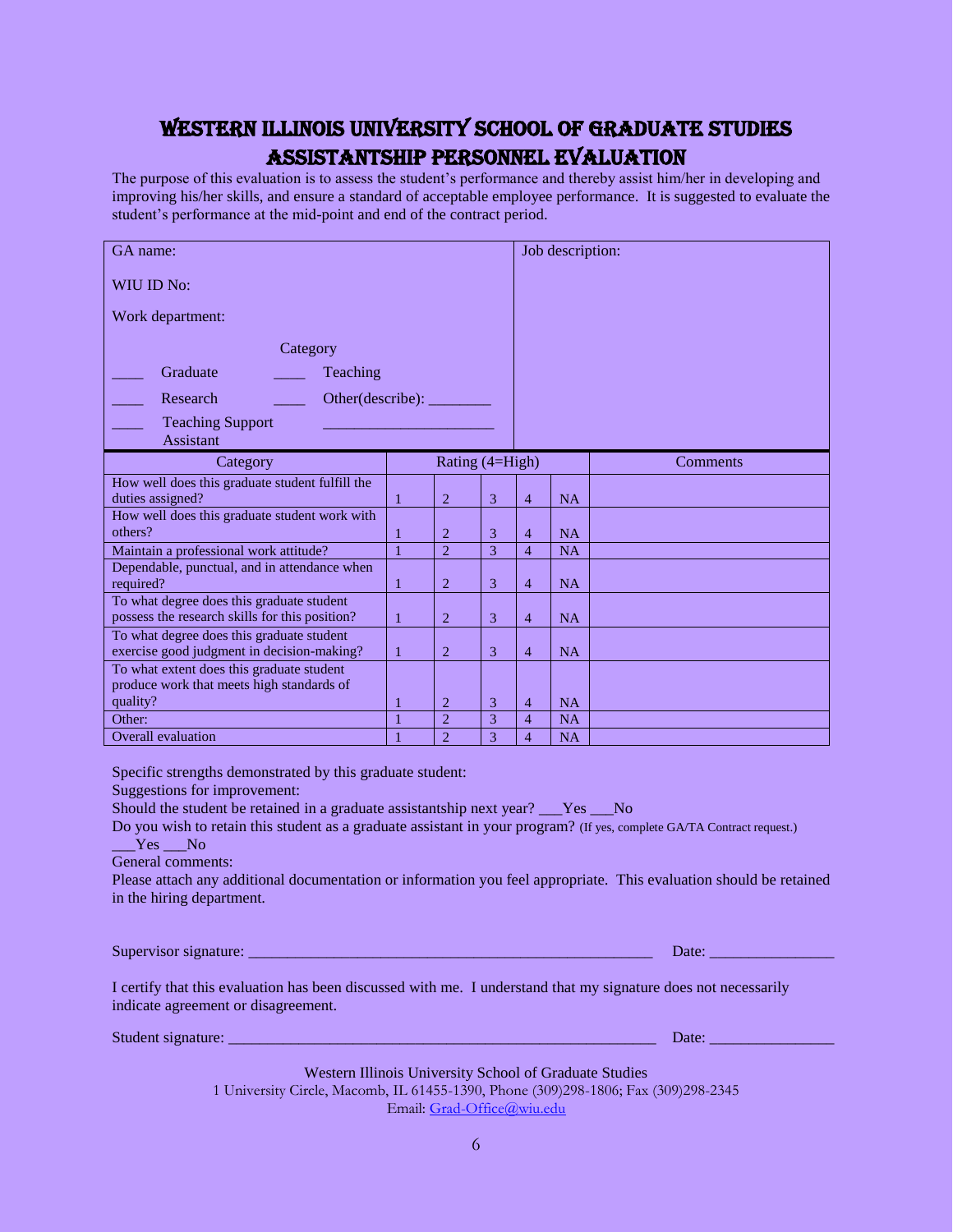## Western Illinois University School of Graduate Studies Assistantship Personnel Incident Report

The purpose of this report is to record inappropriate behavior/performance incidences as they occur during the assistantship contract period and to foster communication about the incident between the hiring department and the graduate/research/teaching/teaching support assistant. The report may be used by the hiring department when preparing performance evaluations.

Assistant's Name:

WIU ID No.:

Work Department:

Assistantship Classification: □ Graduate □ Teaching □ Teaching Support □ Research □ Intern

Description of Incident (Include date/time/location):

Other Individuals Involved in Incident:

Recommendations for Improvement:

Employee Response (Optional; May be continued on separate page):

Additional Comments (Optional):

Please attach any additional documentation or information you feel appropriate. This report should be retained in the hiring department.

| Supervisor signature: |  | Jate: |
|-----------------------|--|-------|
|                       |  |       |

I certify that this evaluation has been discussed with me. I understand that my signature does not necessarily indicate agreement or disagreement.

| Student signature: |
|--------------------|
|                    |

Student signature: \_\_\_\_\_\_\_\_\_\_\_\_\_\_\_\_\_\_\_\_\_\_\_\_\_\_\_\_\_\_\_\_\_\_\_\_\_\_\_ Date: \_\_\_\_\_\_\_\_\_\_\_\_\_\_\_\_

Western Illinois University School of Graduate Studies 1 University Circle, Macomb, IL 61455-1390, Phone (309)298-1806; Fax (309)298-2345 Email: [Grad-Office@wiu.edu](mailto:Grad-Office@wiu.edu)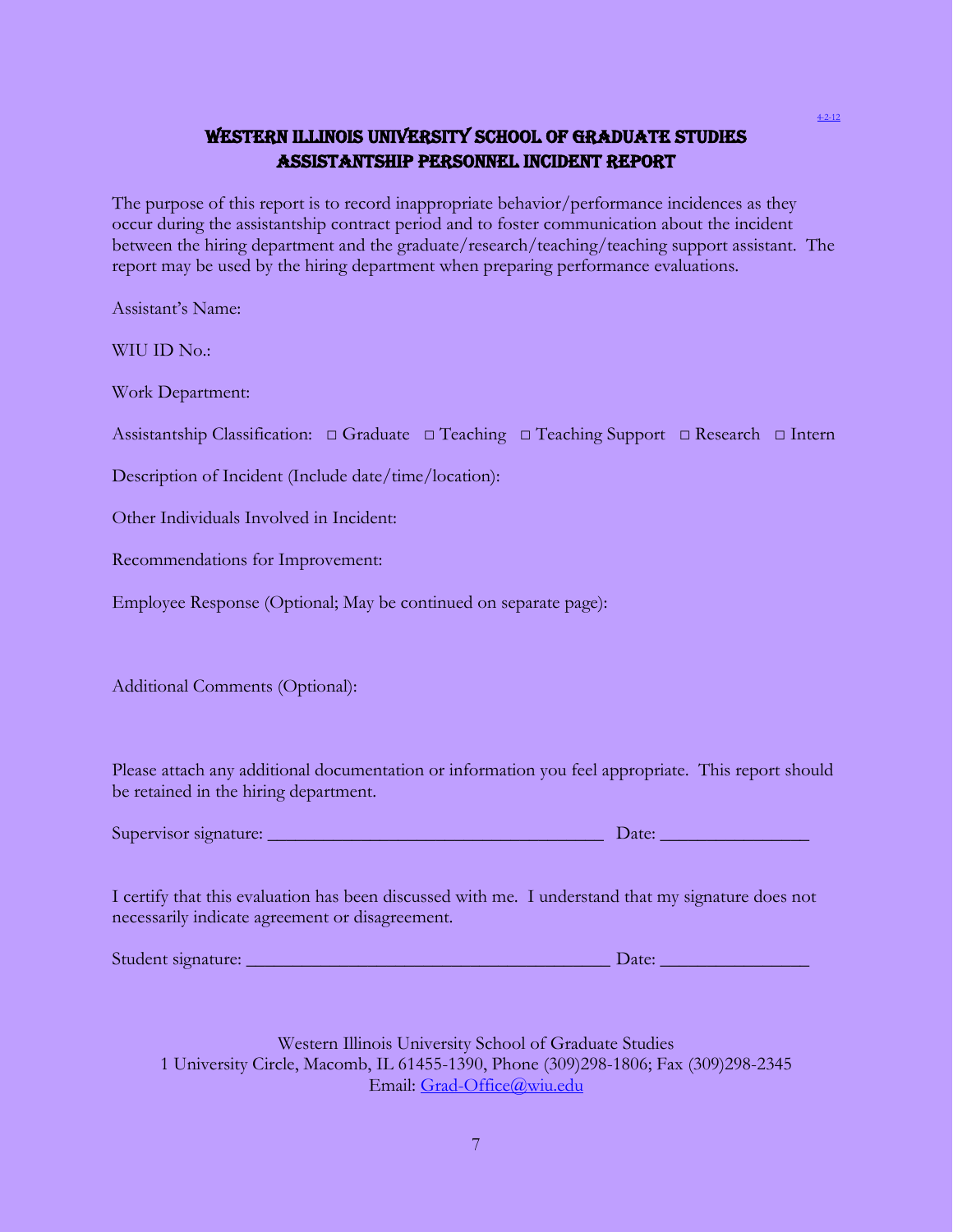#### DEFINITIONS OF SOME INAPPROPRIATE BEHAVIORS

- **Failure to perform competently**. Incompetent performance results if a supervisor communicates reasonable performance standards to an employee and after a specific period of time the employee does not improve.
- **Willful misconduct including violation of University policies or State of Illinois laws that affect the ability to perform a job.** Willful misconduct is not limited to violations of written or stated University policies or administrative regulations. It also includes violations of generally accepted standards. For example, the hiring department may terminate an employee for theft of property without promulgating a rule prohibiting theft.
- **Insubordination (willful failure to perform job duties).** Insubordination results if a supervisor communicates reasonable duties to an employee and the employee willfully fails to perform.
- **Threatening or committing acts of intimidation or violence.** Violence, threats, harassment, intimidation, and other disruptive behavior will not be tolerated. Such behavior includes, but is not limited to, oral or written statements, gestures, or expressions that communicate a direct or indirect threat of physical harm.
- **Inappropriate Conduct.** Examples of inappropriate conduct include, but are not limited to:
	- Job abandonment
	- Discourtesy toward co-workers or the public
	- Sleeping on the job
	- Chronic or repeated absenteeism or absence without a legitimate excuse and/or failure to follow proper notification procedures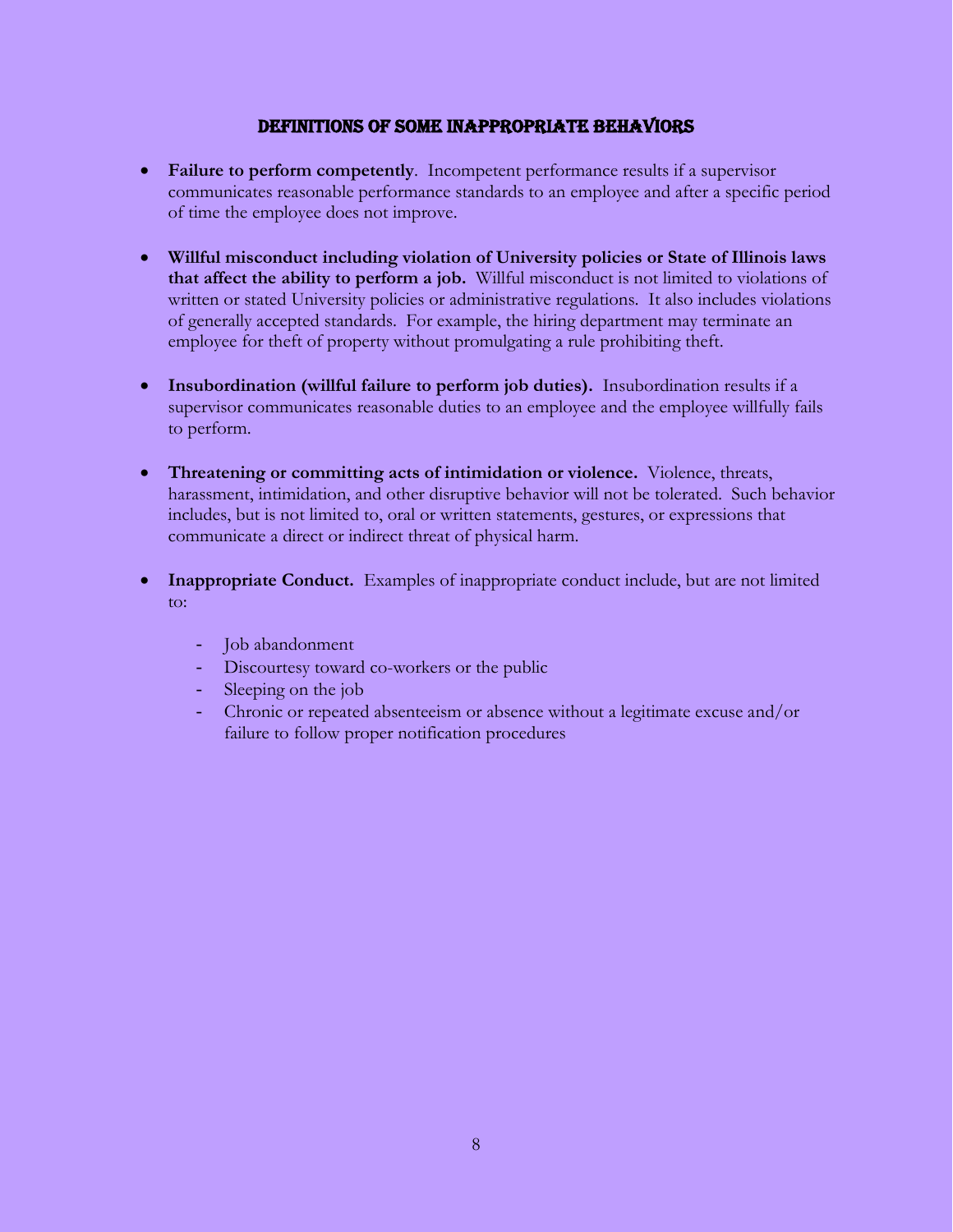## GRADUATE ASSISTANT PERSONNEL TIME REPORTING **SCREENS**

In order to comply with the State Officials and Employees Ethics Act, the University has implemented screens to allow graduate/teaching/research assistants to electronically record their hours worked. This is a time reporting mechanism and is not directly connected to the monthly stipend payment. These online screens are available to assistants via STARS, and supervisors have access through WIUP.

Effective August 2011, graduate assistant personnel will begin recording their hours worked to the nearest tenth of an hour ( $.1 = 6$  minutes). For example, if a graduate assistant works  $3\frac{1}{2}$  hours, the time should be entered as 3.5 on the screen. Graduate assistants may refer to their assistantship contracts to determine the required number of work hours per week (this information is viewable via STARS, select EMPLOYEE INQUIRY at MENU SELECTIONS and then click CURRENT CONTRACTUAL INFORMATION). **Note: Most full-time assistantship positions require up to 20 hours of work per week and 2/3-time positions require 13 hours of work per week.**

It is recommended that assistants input their time worked on a weekly basis, however, the final submission of the time report is done at the end of the month. Once assistants submit the time report, either the supervisor or alternate supervisor (if assigned) must confirm. Email reminders will be sent to assistants and supervisors on the last day of the month with subsequent email reminders sent until the time report has been confirmed and approved. Specific instructions are included below.

#### **Instructions for Graduate/Teaching/Research Assistants**

To access the time reporting screen, go to [http://mvs.wiu.edu/stars.html#](http://mvs.wiu.edu/stars.html) and launch STARS. Input your WIU ID # and password to log-in. From the MENU SELECTIONS drop-down box, select EMPLOYEE TIME REPORTING.

The contract information should appear and the assistant must insert the appropriate number of hours worked (to the nearest tenth) on each day throughout the month. You may leave a box blank if no hours were worked on that day. This screen may be updated throughout the month to better track the number of hours worked each week. Simply hit the ENTER button to save the information you input. **NOTE: You should only change NO to YES in the Employee Confirm drop-box at the end of the month when you have included all of your hours worked for that month.**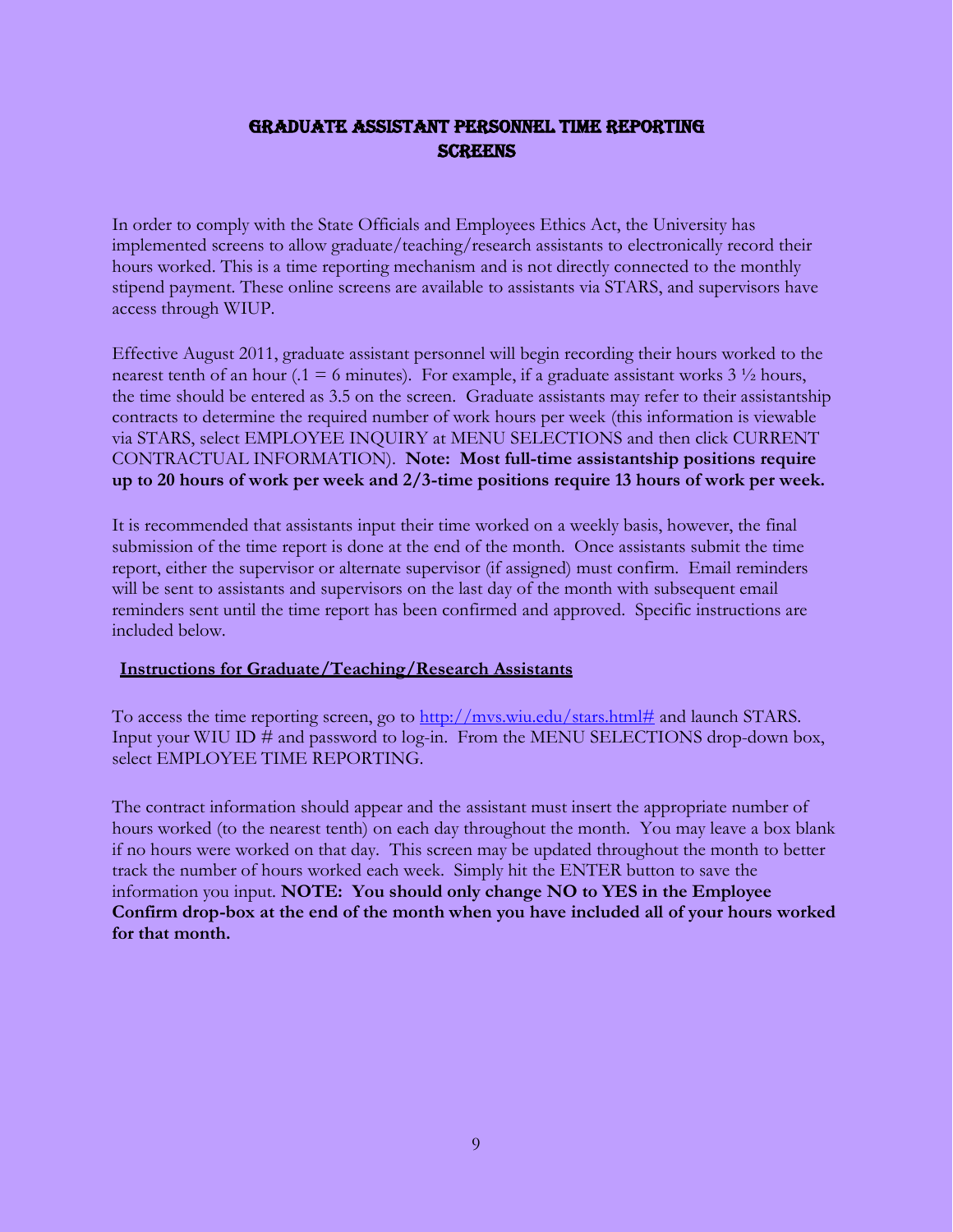| <sup>3</sup> Student/Alumni Records System - Test on the Web - Mozilla Firefox<br>withedulettps://mvs.wiu.edut3002/dcs/webs/HYG946L?angqqomu |                                                                                                                                                               |                                                       |                                       |                                   |                            |                        | $\Box$ D $\times$<br>W                                                     |
|----------------------------------------------------------------------------------------------------------------------------------------------|---------------------------------------------------------------------------------------------------------------------------------------------------------------|-------------------------------------------------------|---------------------------------------|-----------------------------------|----------------------------|------------------------|----------------------------------------------------------------------------|
| Student/Aumni Records System - Test System                                                                                                   |                                                                                                                                                               |                                                       |                                       |                                   |                            |                        | Menu   Help   SignOff                                                      |
| <sup>x x</sup> Menu Selections <sup>11</sup>                                                                                                 |                                                                                                                                                               |                                                       |                                       |                                   |                            |                        |                                                                            |
| 06/13/11                                                                                                                                     |                                                                                                                                                               |                                                       |                                       | Graduate Assistant Time Reporting |                            |                        | 01:07:42 PM                                                                |
|                                                                                                                                              |                                                                                                                                                               |                                                       |                                       | John O. Student                   |                            |                        | <b>Timecard Reporting Instructions</b>                                     |
| Classification                                                                                                                               |                                                                                                                                                               | <b>GRADUATE ASSISTANT</b>                             |                                       |                                   |                            |                        |                                                                            |
| <b>Budget Dept</b>                                                                                                                           | 140000 LIBRARIES                                                                                                                                              |                                                       |                                       |                                   |                            |                        |                                                                            |
| Work Dept                                                                                                                                    | 140000 LIBRARIES                                                                                                                                              |                                                       |                                       |                                   |                            |                        |                                                                            |
| Contract I                                                                                                                                   |                                                                                                                                                               | 69536 Supervisor(s) GRETCHEN SULLIVAN CONNE L. DODSON |                                       |                                   |                            |                        |                                                                            |
|                                                                                                                                              | Diget deposit is mandatory for WIU paychecks. Go to the Direct Deposit Authorization screen to add or update your bank information.                           |                                                       |                                       |                                   |                            |                        |                                                                            |
| Enter Print Provisor Presides Pay Parted                                                                                                     |                                                                                                                                                               |                                                       |                                       |                                   |                            |                        |                                                                            |
|                                                                                                                                              | Timecard has been updated. Enter hours worked and click the Enter button to update your timecard. When all hours are entered, change Employee Confirm to YES. |                                                       |                                       |                                   |                            |                        |                                                                            |
|                                                                                                                                              |                                                                                                                                                               |                                                       |                                       |                                   |                            |                        |                                                                            |
|                                                                                                                                              | W<br><b>TH</b><br>$\theta$ 1                                                                                                                                  | SU<br>M<br>s<br>04<br>05                              | W<br><b>TH</b><br>Т<br>07<br>08<br>09 | F<br>SU<br>s<br>12                | TH<br>W<br>M<br>п<br>13    |                        |                                                                            |
|                                                                                                                                              | 02                                                                                                                                                            | $\omega$<br>06                                        |                                       | 10<br>11                          | 15<br>14<br>16             |                        |                                                                            |
| Hours Worked                                                                                                                                 |                                                                                                                                                               | 2.0                                                   | 5.0<br>2.0<br>2.0                     | 2.0                               | 2.0<br>5.0<br> 2.0 <br>2.0 |                        |                                                                            |
|                                                                                                                                              | F<br>s<br>17<br>18                                                                                                                                            | SU<br>W<br>M<br>T<br>19<br>20<br>21<br>22             | TH<br>s<br>F<br>23<br>25<br>24        | SU<br>M<br>T<br>26<br>27<br>28    | W<br>TH<br>29<br>30        | Total                  |                                                                            |
| <b>Hours Worked</b>                                                                                                                          | 2.0                                                                                                                                                           | 5.0<br>5.0                                            | 1.0<br>2.0                            | 2.0<br>5.0                        | 2.0<br>2.0                 | 50.0                   |                                                                            |
| Employee Confirm No V                                                                                                                        |                                                                                                                                                               |                                                       |                                       |                                   | Processed No.              |                        |                                                                            |
|                                                                                                                                              |                                                                                                                                                               |                                                       |                                       |                                   |                            |                        |                                                                            |
|                                                                                                                                              |                                                                                                                                                               |                                                       |                                       |                                   |                            |                        |                                                                            |
|                                                                                                                                              |                                                                                                                                                               |                                                       |                                       |                                   |                            |                        |                                                                            |
| HYGNAL-TIME                                                                                                                                  |                                                                                                                                                               |                                                       |                                       |                                   |                            |                        |                                                                            |
| hype have questions or comments, please use the STARS.<br>Comments available from the ment.                                                  |                                                                                                                                                               |                                                       |                                       |                                   |                            |                        |                                                                            |
|                                                                                                                                              |                                                                                                                                                               |                                                       |                                       |                                   |                            |                        | $\frac{1}{\Omega}$                                                         |
| Administrative information Management Systems (22006-2008)                                                                                   |                                                                                                                                                               |                                                       |                                       |                                   |                            |                        |                                                                            |
|                                                                                                                                              |                                                                                                                                                               |                                                       |                                       |                                   |                            |                        | WESTERN<br>  LLINOIS<br>  VERSITY                                          |
|                                                                                                                                              |                                                                                                                                                               |                                                       |                                       |                                   |                            |                        |                                                                            |
|                                                                                                                                              |                                                                                                                                                               |                                                       |                                       |                                   |                            |                        |                                                                            |
|                                                                                                                                              |                                                                                                                                                               |                                                       |                                       |                                   |                            |                        |                                                                            |
| Done                                                                                                                                         |                                                                                                                                                               |                                                       |                                       |                                   |                            |                        | The Country of the Mow Pair and 74°F<br>Today: 75°F<br><b>Tue 75°F 25°</b> |
| $C$ CUDO Q<br><b>i</b> start                                                                                                                 | WILZOS                                                                                                                                                        |                                                       | U Tim's All Access Page               | <b>D</b> News (TCW901L) -         | Student/Alumni Recor       | time reporting instruc | ● 2 四、目り◎目ク翼をのる場 1:07PM                                                    |

Once all hours worked for the given month have been recorded, students must select YES from the EMPLOYEE CONFIRM drop-down box to confirm their monthly time report. Once the assistant confirms the time report, the supervisor(s) will be able to finalize the process by approving the report. The supervisor is not able to change any hours on the screen. If a change in the hours is needed, the assistant must select NO from the EMPLOYEE CONFIRM drop-down box and then make any changes necessary. Once all changes have been made, the assistant must click on YES from the EMPLOYEE CONFIRM drop-down box to reconfirm the report. If changes are made after initial confirmation by the student and approval by the supervisor, it is necessary for the supervisor to approve again.

A reminder email will be sent to the employee and the employee's supervisor on the last day of the month if the screen has not already been confirmed. Further reminder messages will be sent daily until the time report is confirmed and approved by both the assistant and the supervisor.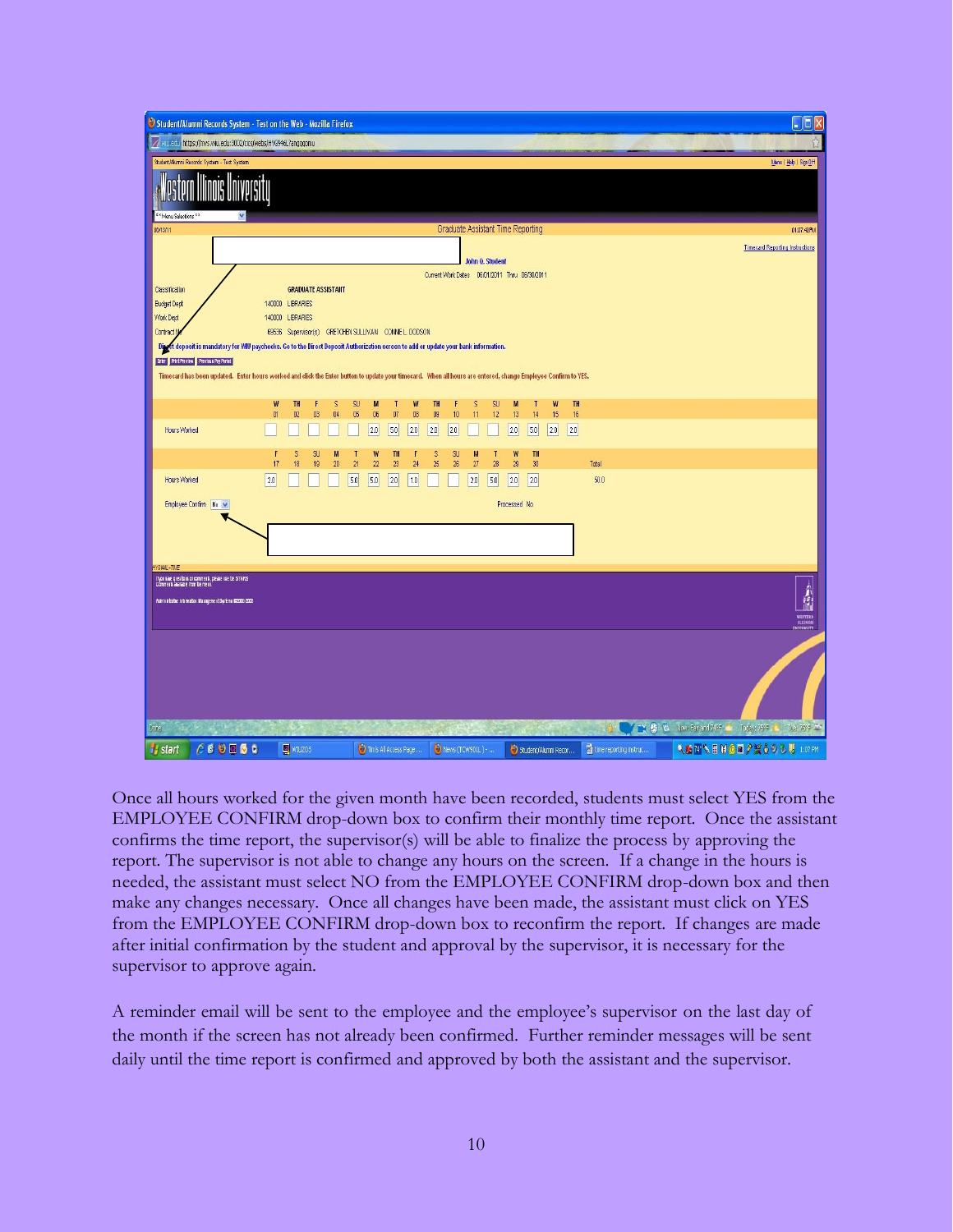### **Contact Information**

Any questions regarding the use of this system may be directed to the Graduate School at (309) 298- 1806 or [Grad-Office@wiu.edu.](mailto:Grad-Office@wiu.edu)

Problems with passwords should be directed to the uTech Help Desk at (309) 298-2704. Supervisors needing permission to approve an employee using WIUP CONF screen should contact Lisa Hinman in the Business Office at (309) 298-1811.

Assistants who need STARS sign-on assistance may contact (309) 298-STAR (7827) or visit [http://mvs.wiu.edu/stars.html f](http://mvs.wiu.edu/stars.html)or information.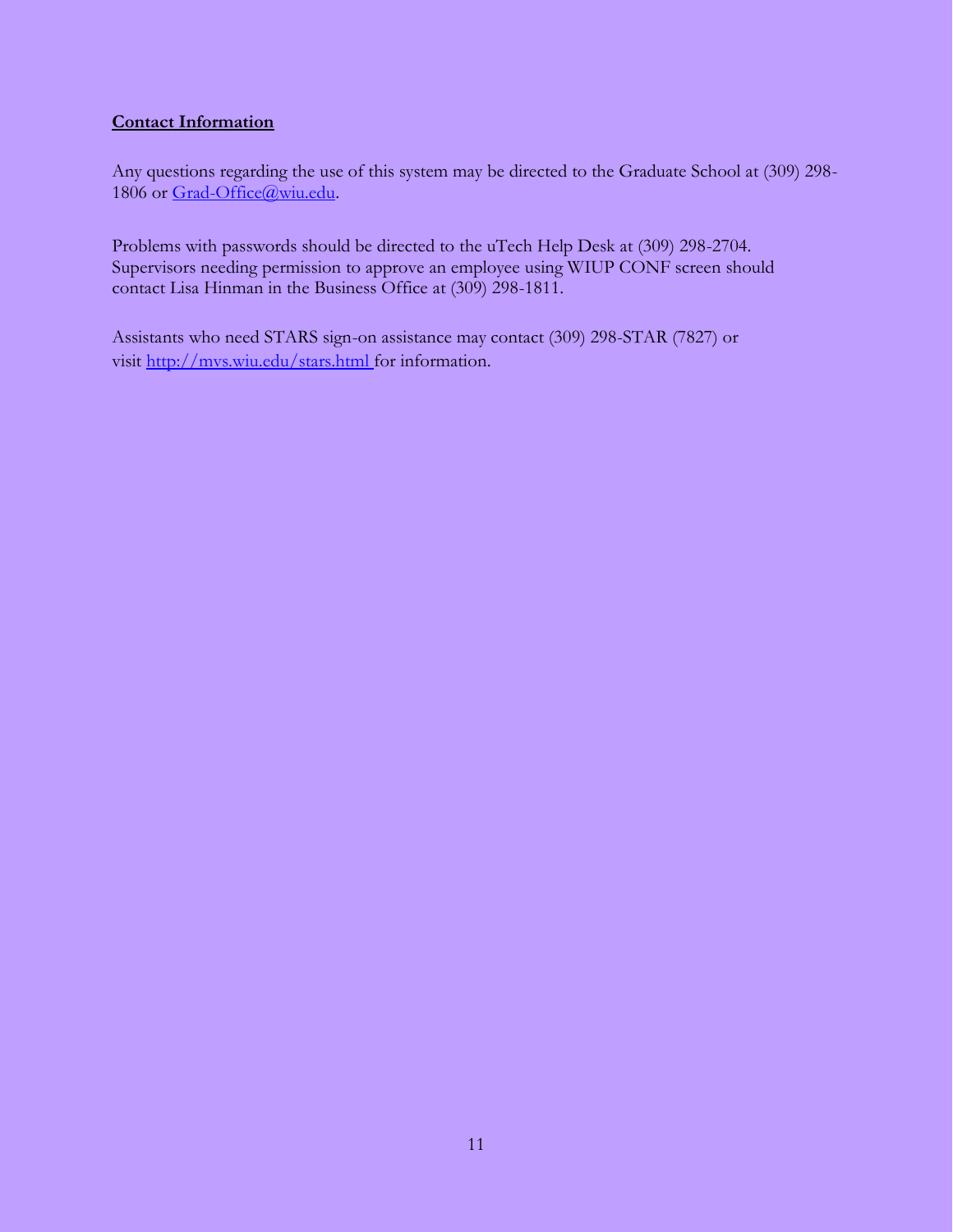## Evaluation Criteria Guidelines Awarding of Graduate Assistantships

Department of Sociology and Anthropology Western Illinois University (Internal Criteria)

Graduate assistantships are awarded on strong, merit-based, academic performance. All awards are based on an open, competitive process. All files must be complete and submitted by the specified deadline. Incomplete applications and those not submitted by the posted deadline will not be reviewed. **All submitted materials will be reviewed by the Graduate Committee**.

To be considered for a Graduate Assistantship, *students should*:

- **01. Have unconditional admittance in the Graduate Program in Sociology.**
- **02. File an application for a Graduate Assistantship with Graduate Studies.**
- **03. Have a minimum Undergraduate GPA of 3.30.**
- **04. Have a minimum Graduate GPA of 3.50 for continuing or returning students.**
- **05. Have a TOEFL score of at least 100-110/120 for International Students if required.**
- **06. Submit a current personal narrative statement fully addressing why you think you should be considered for an Assistantship based on your academic achievement and/or potential (2-3 pages). You must also address the skills-set(s) that you bring to the position.**
- **07. Submit three letters of recommendation addressing the your abilities including academic and personal maturity, relevant skill-set(s), responsibility, attitude, and potential as a professional.**
- **08. Have received PASSING results on both parts of the Comprehensive Examinations for continuing students.**
- **09. Not have more than one (1) Incompletes. If a student has an Incomplete, an explanation must be provided as well as a projected completion date. It is recognized that those completing a thesis may have an Incomplete (for 600 or 601) and will be considered.**
- **10. Previous GA evaluations will also be required.**

*Assistantships are awarded yearly. Students MUST reapply and resubmit all required supporting materials following posted guidelines.*

## **All Assistantships are subject to funding availability.**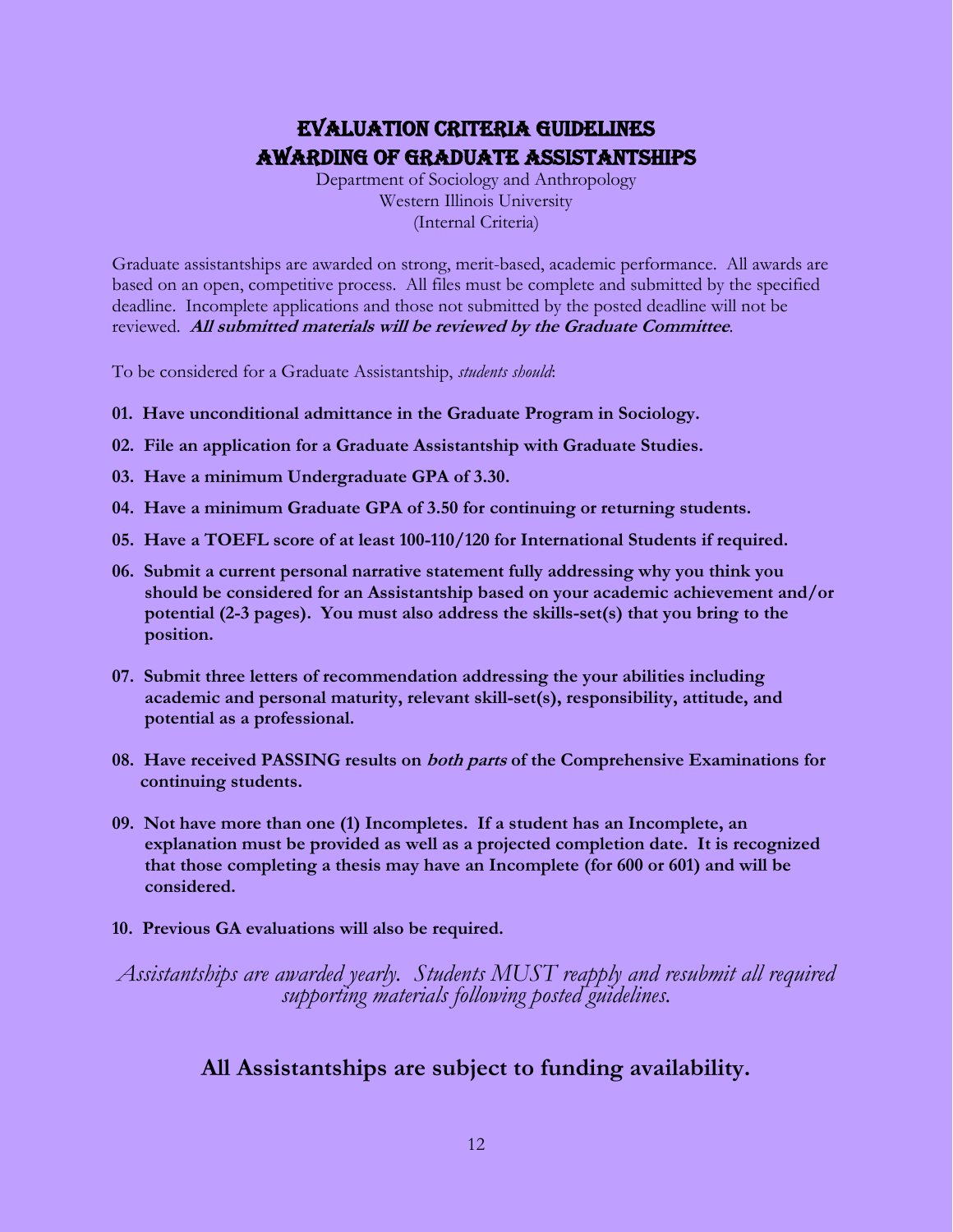# **TOEFL® Score Scales**

| <b>Skill</b>       | <b>Score Range</b>   | Level                |
|--------------------|----------------------|----------------------|
|                    |                      | High (22–30)         |
| Reading            | $0 - 30$             | Intermediate (15-21) |
|                    |                      | Low $(0-14)$         |
|                    |                      | High (22-30)         |
| Listening          | $0 - 30$             | Intermediate (15-21) |
|                    |                      | Low $(0-14)$         |
|                    |                      | Good $(26-30)$       |
| Speaking           | $0-30$ score scale   | Fair (18-25)         |
|                    |                      | Limited $(10-17)$    |
|                    |                      | Weak $(0-9)$         |
|                    |                      | Good (24–30)         |
| Writing            | $0 - 30$ score scale | Fair (17-23)         |
|                    |                      | Limited $(1-16)$     |
| <b>Total Score</b> | $0 - 120$            |                      |

The **Reading** and **Listening** sections are scored by computer with a score range from 0 to 30. The Reading section has 36–56 tasks based on reading passages from academic texts and answering questions. The Listening section has 34–51 tasks based on listening to lectures, classroom discussions and conversations, then answering questions.

<http://www.ets.org/toefl/ibt/scores/understand>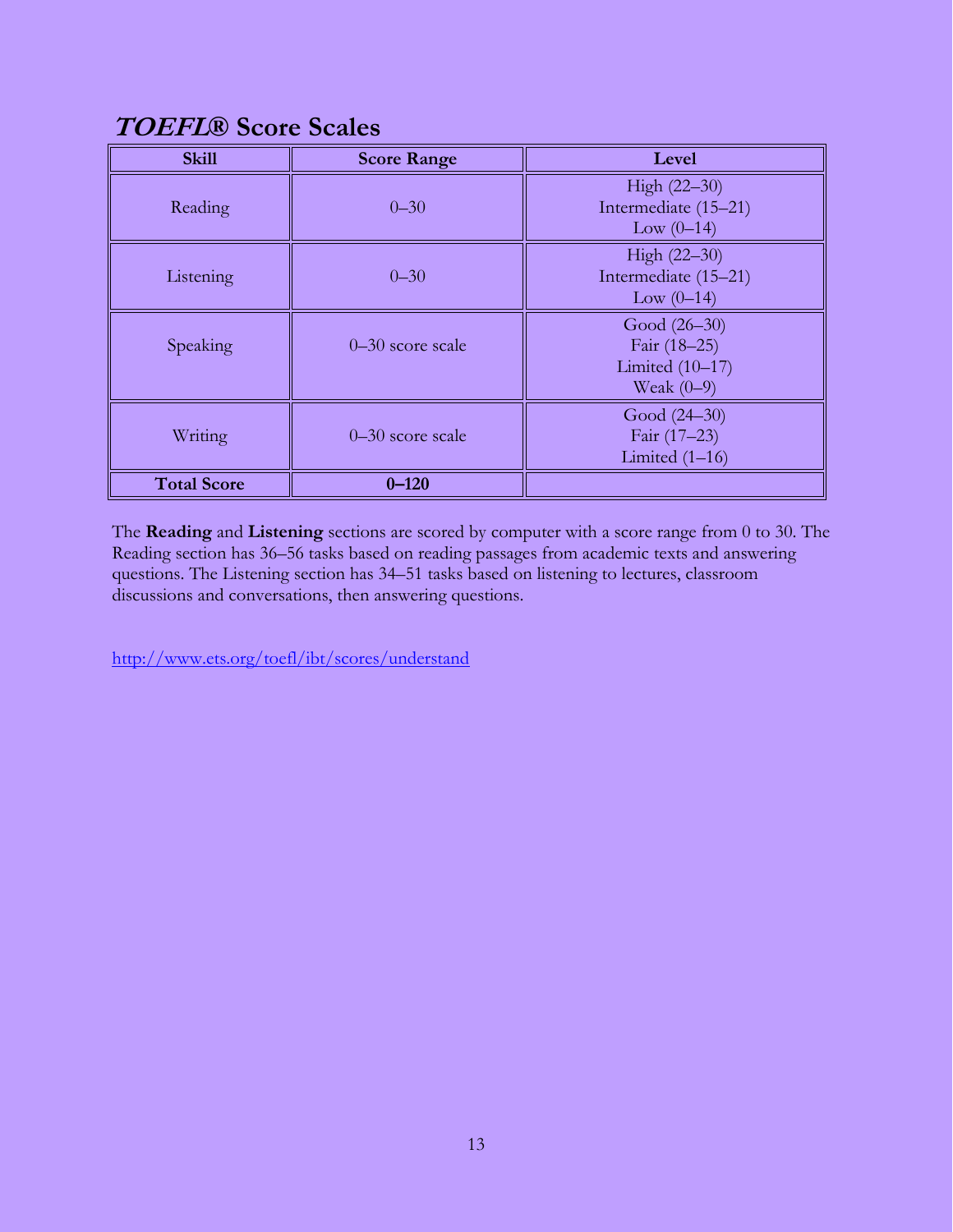## Family Educational Rights and Privacy Act (FERPA)

The Family Educational Rights and Privacy Act (FERPA) is a Federal law designed to protect the privacy of education records. The Act grants students the right to:

- •Inspect and review their education records
- •Request a correction to those education records
- •Control the disclosure of certain aspects of their education records
- •File a complaint with the U.S. Department of Education

#### **What is an education Record?**

As defined by FERPA, an education record is information about a student that is maintained by the University as part of the educational process. Education records include files, documents, and materials in any medium such as, emails, computer files, computer screens, printouts, tapes, disks, film, and microfilm/microfiche. Education records do NOT include private notes of instructors or staff members (sole possession records), campus police records, medical records, or aggregate (statistical) data that contains no personally identifiable information about any students.

#### **What is Directory Information?**

Under the terms of FERPA, the University is permitted to disclose "Directory Information" without the student's consent. Western Illinois University has established the following as Directory Information:

- •The student's name
- •School and home addresses
- •WIU email address
- •Telephone number
- •Major field of study
- •Dates of attendance
- •Full- or part-time status
- •Classification
- •Degrees, honors, and awards received (including Dean's List) and date granted
- •Anticipated graduation date
- •Most recent previous educational agency or institution attended
- •Participation in officially recognized activities and sports
- •For members of athletic teams, weight and height

Information **not** included in the list above is considered confidential and **may not be released to anyone**, including parents of the student, without written consent from the student. University staff may only have access to this information if they have a legitimate need to use it in the fulfillment of their professional responsibilities.

#### **FERPA permits students to inform WIU that Directory Information is not to be released.**

A student may restrict the release of Directory Information by submitting the Exclusion of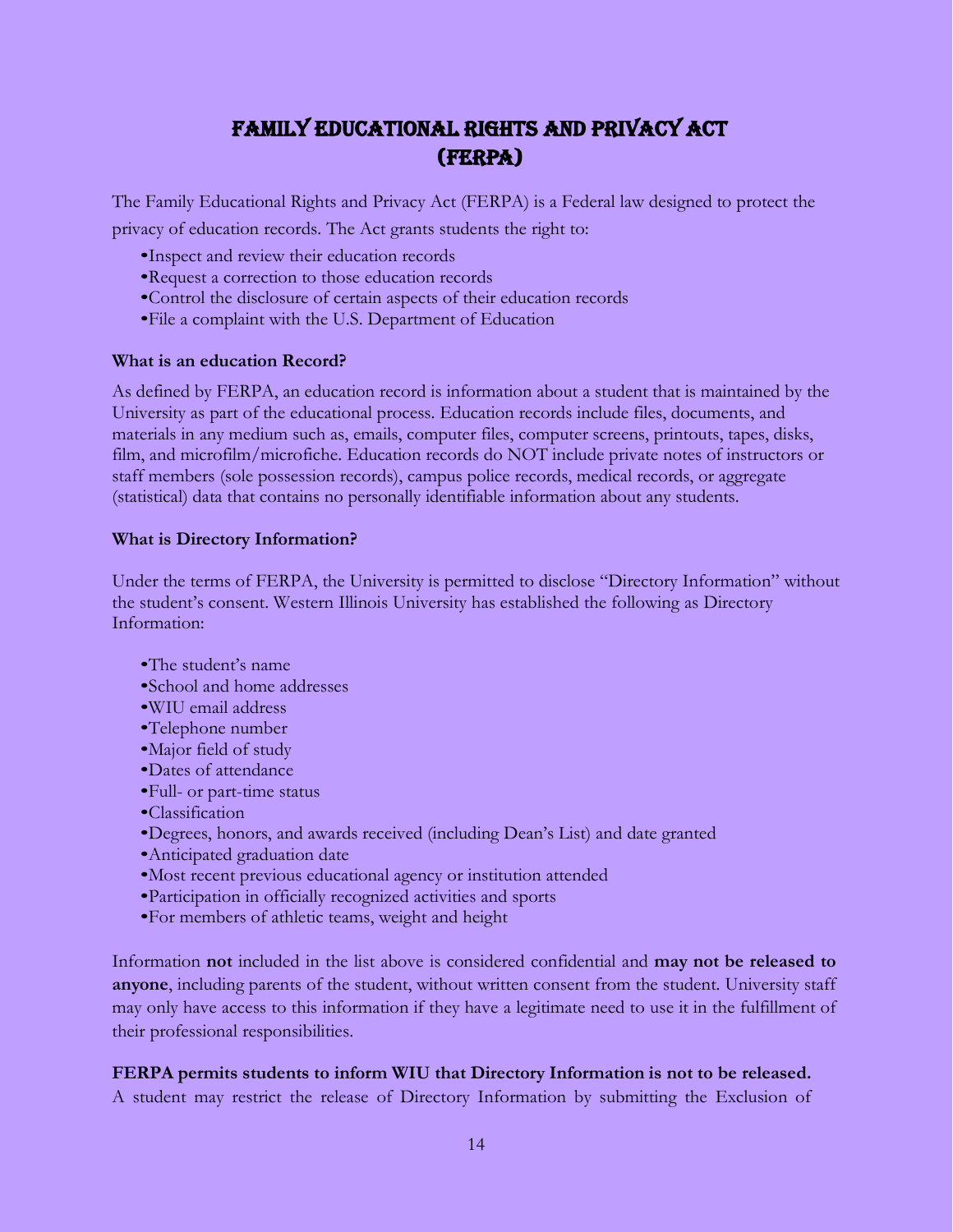Directory Information Form to the Office of the Registrar. A copy of this form can be printed from the Registrar's website at [www.wiu.edu/Registrar/forms.](http://www.wiu.edu/Registrar/forms.)

If the student restricts the release of Directory Information, a privacy warning message will display on the University's student information system, and class rosters that are emailed to faculty will have the word "INVOKED" under the "PRIVACY" heading.

No information can be released on that student without written consent of that student. The University will respond to inquiries regarding students who have requested exclusion of Directory Information as follows:

#### **"We have no information to release on that individual. Please contact the person directly."**

### **To whom and under what conditions can the University disclose non-directory, personally identifiable information without the written consent of the student?**

- •School officials with legitimate educational interests (i.e., need to know to fulfill their professional responsibilities)
- •A person or company with whom the University has officially contracted
- •A person serving on the Board of Trustees
- •Officials of another school in which a student seeks or intends to enroll
- •In the event of a health or safety emergency, to appropriate persons as required to protect the safety of students

#### **Can parents have access to children's education records?**

At the postsecondary level, parents have no inherent right to inspect the education records of their sons or daughters. Western provides students with the ability to give online access to their records through STARS Parent and Guest Access. Otherwise, University policy requires that students provide written authorization in order for parents to access their education records. With appropriate documentation, the University may disclose education records to parents of students who are claimed as dependents for federal income tax purposes without the student's written authorization.

#### **What are some specific examples of FERPA violations?**

- •Publicly posting grades by student name or any part of the WIU ID number without the student's written permission
- •Leaving graded tests or papers in a stack for students to pick up by sorting through the papers of all students
- •Circulating a printed class roster with names and any part of the WIU ID, SSN, or grades as an attendance sheet

•Discussing the student's progress or records with anyone other than the student (including parents) without the student's written consent, with the exception of University officials who have a legitimate educational interest in order to fulfill their professional responsibilities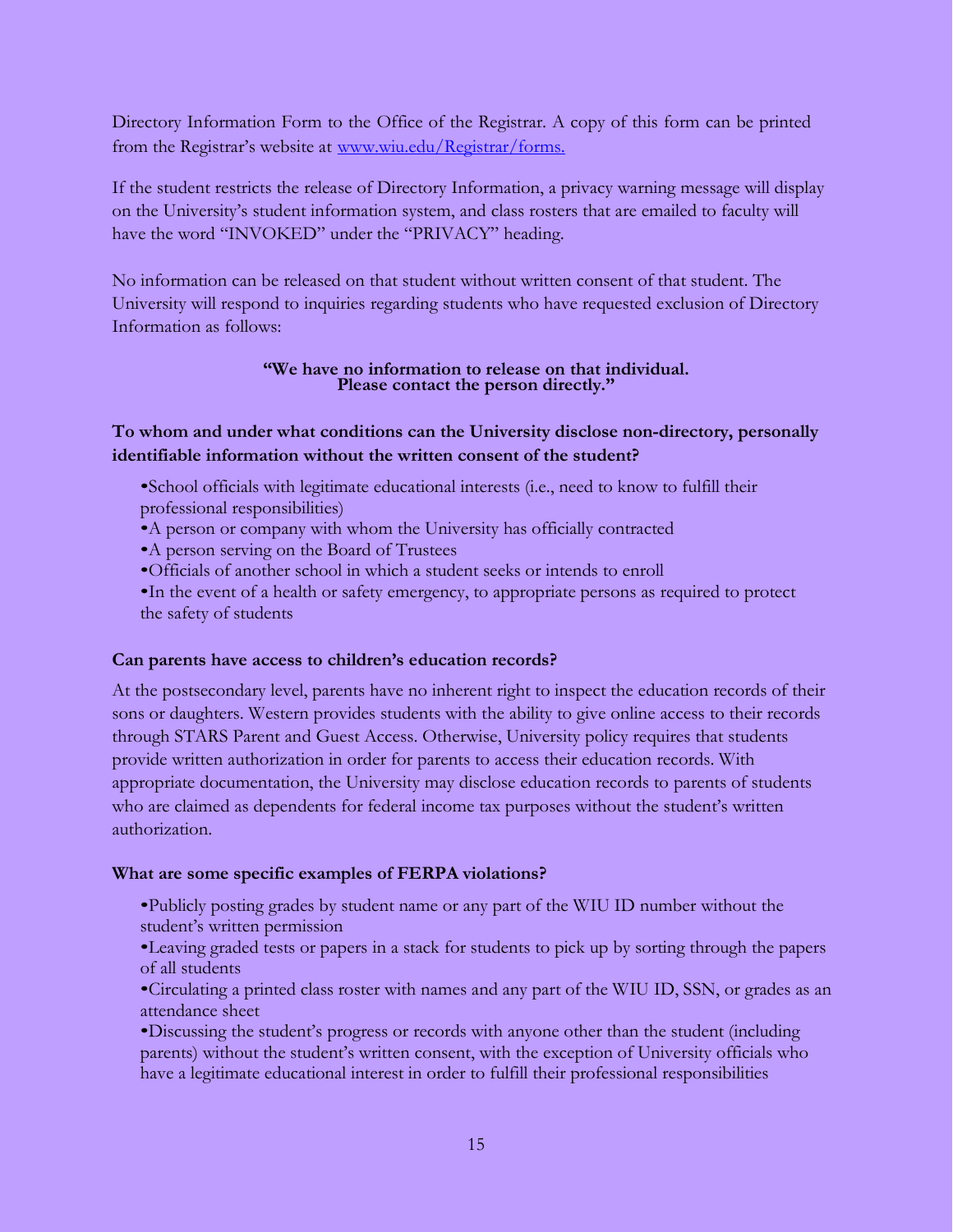•Sending a letter of recommendation that includes information from a student's record, such as grades, GPA, or course attendance, without explicit written permission of the student to release that information

•Sending a letter of recommendation for a student employee, graduate assistant, or teaching assistant that provides details about that student's employment (i.e., wages, dates of employment) without written permission of the student

•Providing lists of students enrolled in class to a third party for any commercial purpose

•Providing student schedules or assisting anyone other than University employees in finding a student on campus

•Permitting unauthorized use of any information in the files maintained, stored, or processed by the office in which you are employed. This includes copies of permission, registration, or add/drop forms

•Releasing confidential student information to another student, University Organization, or outside entities

•Distributing a student's transcripts. Transcript requests must be submitted to the Registrar's **Office** 

•Leaving reports or computer screens with student information in view of others or leaving your terminal unattended

•Allowing another person to access student records because you permit him or her to use your access code

•Inappropriately disposing of paperwork containing confidential student information (i.e., WIU ID number, gpa, or grades) by placing it in the trash or recycle bin, rather than shredding the information

•Giving out Directory Information if the student has submitted the Exclusion of Directory Information Form (i.e., has a privacy warning message displayed on the University's student information system).

Any knowledge of a violation must be immediately reported to a supervisor.

#### **What are my responsibilities as a University employee?**

As an employee of Western Illinois University, you may have access to student records. Their confidentiality, use, and release are governed by FERPA. You have a responsibility to protect all education records in your possession. These include records relating to students who have business with your department, any documents from the Registrar's Office, computer printouts in your office, name lists, and official course or grade rosters. Your job places you in a position of trust and you are an integral part in ensuring that student information is handled properly.

In general, all student information must be treated as confidential. Even public or Directory Information is subject to restriction on an individual basis.

#### **What happens if the University does not comply with FERPA?**

The Department of Education may issue a notice to cease the practice complained of and ultimately could withhold student aid funding. Depending on the type of record and the nature of the disclosure, other penalties could be imposed.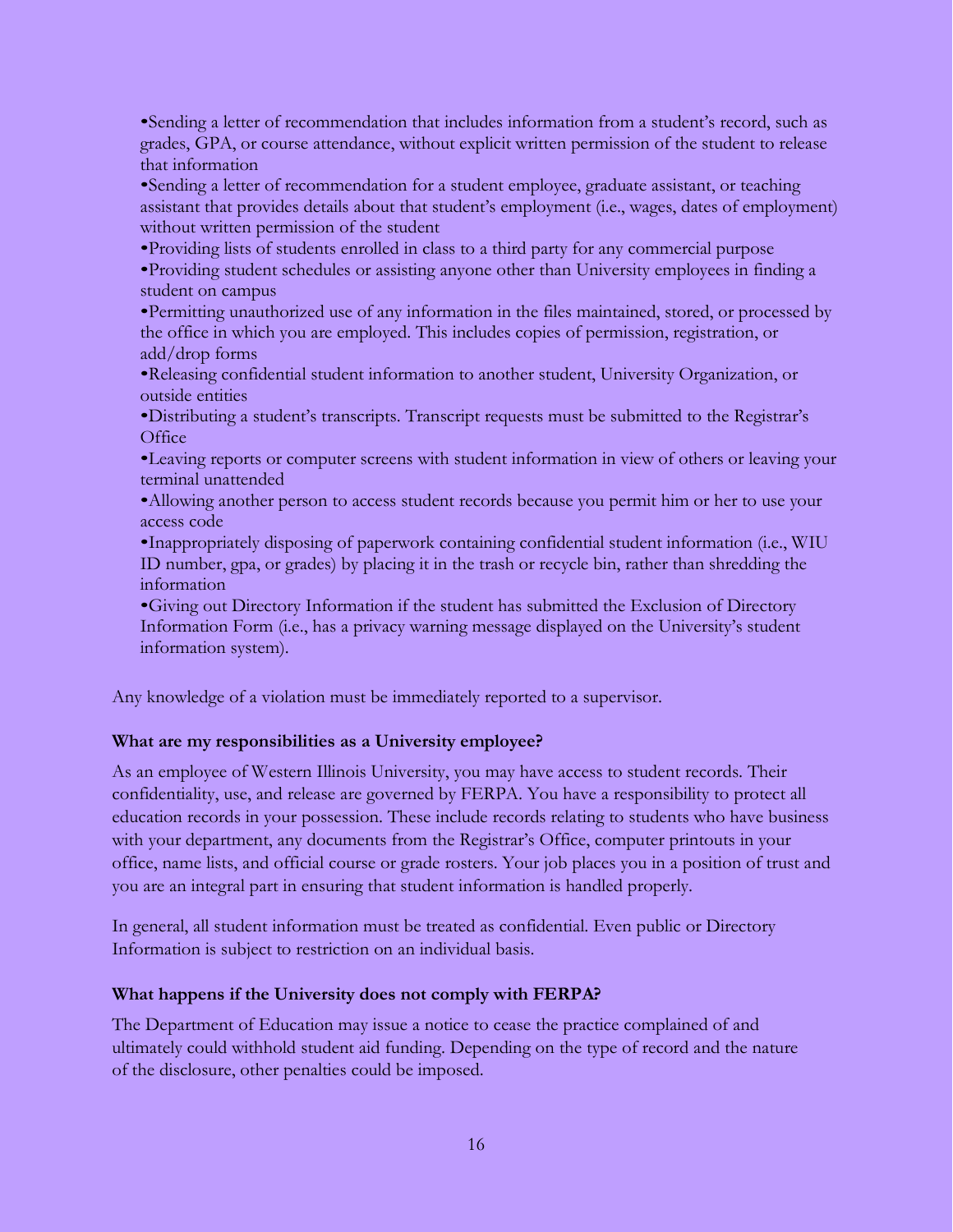## **Where can I find out more information about FERPA?**

[www.wiu.edu/registrar/ferpa](http://www.wiu.edu/registrar/ferpa)

Office of the Registrar, Sherman Hall 110, 298-1891

Updated 01/27/2011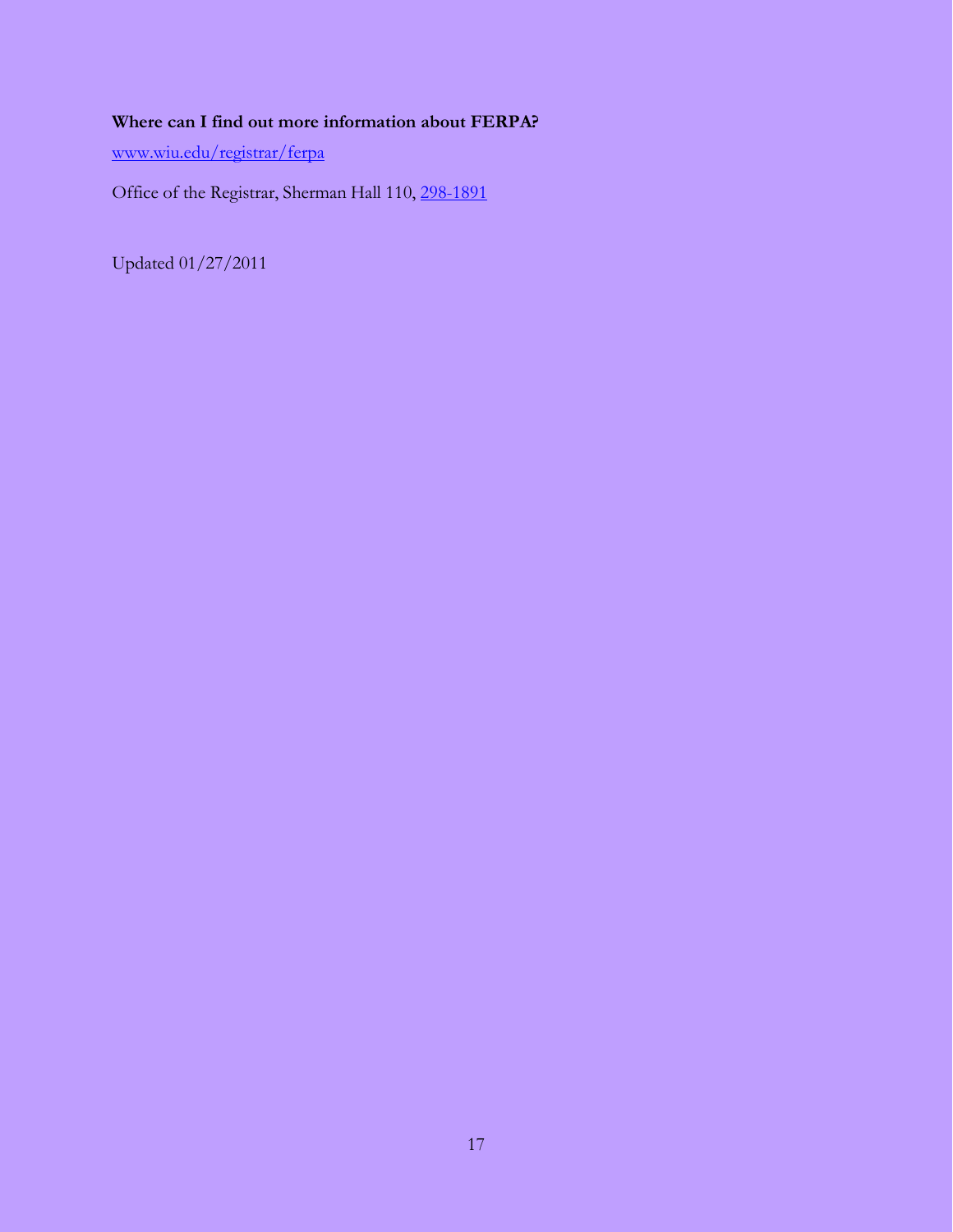# Faculty Mentoring of Graduate Students Department of Sociology and Anthropology WESTERN ILLINOIS UNIVERSITY

## **INTRODUCTION**

A mentor is more than an adviser or a member of a committee. A mentor provides you with wisdom, technical knowledge, assistance, support, empathy and respect throughout your graduate career. Mentoring helps students understand how their goals fit into graduate education, department life, and career choices. In the Department of Sociology and Anthropology at Western Illinois University, the formal mentorship between faculty and graduate student is designed to provide, ideally, assistance for the first year of the program. Moreover, mentoring is an ongoing professional relationship that continues even after the student has left the institution.

The three categories of Faculty Mentoring of Graduate Students that are expected include:

### **1. Guiding students through degree requirements:**

It is understood that the graduate advisor serves as the primary academic advisor for the degree program requirements, but *all* faculty members play an active role in helping graduate students understand the degree requirements and explain the theory and reasons for specific requirements. Discuss with students their performance in courses, examinations, internships, and offer guidance and support where appropriate or requested.

#### **2. Guiding students through the thesis, non-thesis research, and internship process:**

Evaluate the graduate students' strengths and weaknesses and offer constructive feedback about possible research topics and areas of study.

Advise graduate students on the selection of topic for their thesis/non-thesis research and direct them to appropriate faculty with relevant specialties.

Assist and guide in conjunction with or independent of the student's thesis or non-thesis committee where solicited. [Note: Different opinions may arise between the student's mentor and thesis chair; however, the student must weigh the cost and benefits of advice given.]

Encourage graduate students to remain up-to-date on the scholarly research related to their chosen topic.

Assist in finding scholarly sources to support research.

### **3. Guiding students through professional development:**

Guide and/or advise students' development as teachers and researchers.

Encourage participation in professional meetings and departmental activities.

Help students develop professional skills in writing and professional presentations.

Inculcate an appreciation, aspiration, and respect for an overall professional attitude for faculty and peers.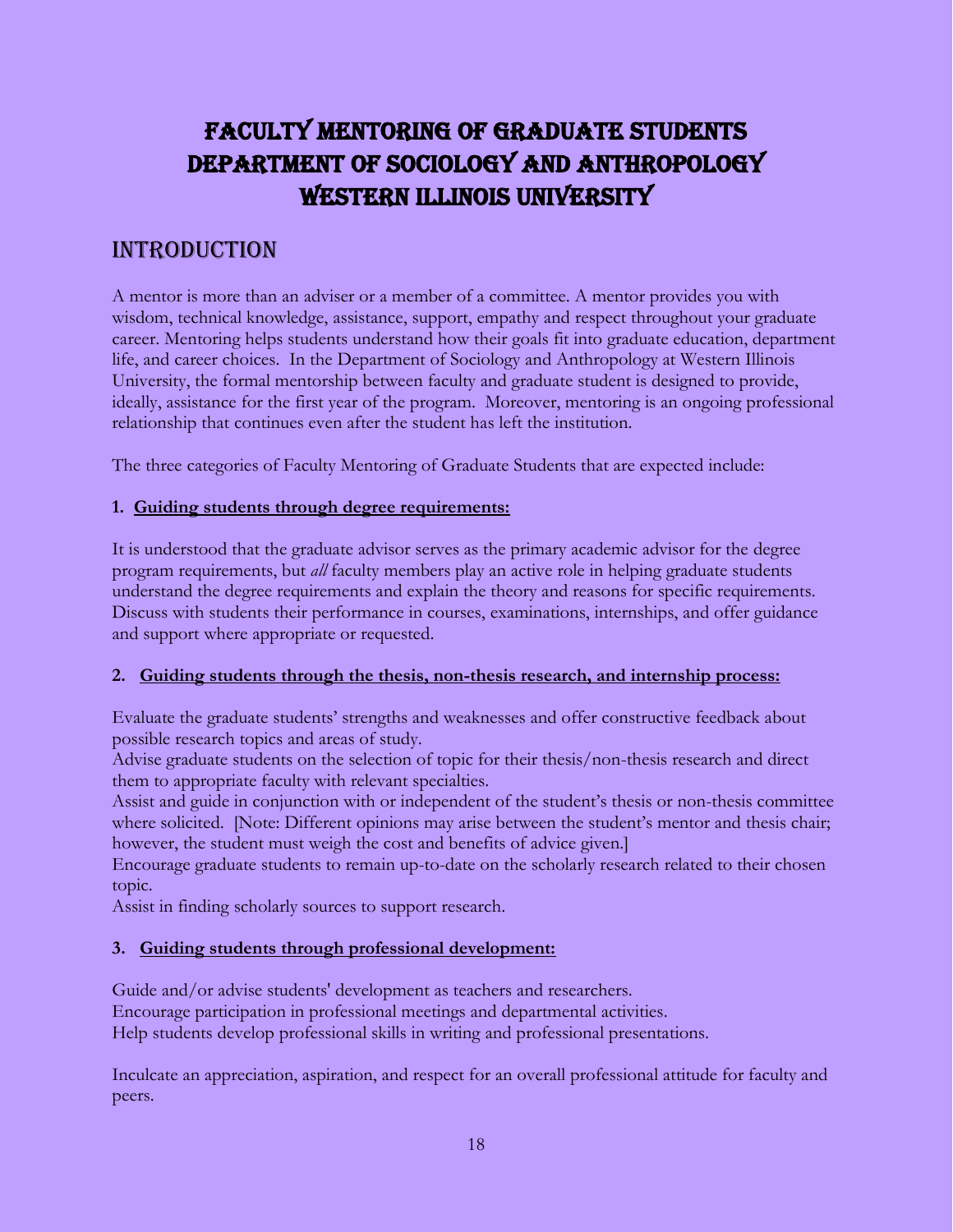## **Points for Consideration**

The primary role of mentors to graduate students is *to share knowledge and expertise* within the discipline and *to provide academic and/or emotional support*. The development of a positive and professional rapport between faculty and graduate students is fundamental to their retention and long-term success.

- Just as a teacher has the authority to set the terms for a course, a mentor has the authority to set the terms for a mentoring relationship. That means that you can be clear with students what forms of mentoring you will provide (e.g. constructive feedback, networking assistance) and what forms you will not provide (e.g. friendship).
- *No single mentor can provide all forms of mentoring a student requires. Encourage students to solicit multiple of views that can assist in their decision making and professional development.*
- Bear in mind that each student is different, so the kind of mentoring you offer a particular student might be different to the kind you offer to another student. Seek feedback from your student about your mentoring, so you can tailor your work with that student over time.
- It can be important to assess a student's work and discipline early in his/her career. This helps to provide difficult situations (e.g. underperforming students) later.
- When talking with an underperforming student, ask the student what s/he hopes to get out of the program. Reframe the situation by helping the student see the ways s/he is not meeting his or her own goals.
- Help the student understand the amount of time required on a weekly basis to make adequate progress. If the norm is that students in your program work 30 to 40 hours a week, for instance, communicate that to your student.

### Professionalism and Ethics

High quality graduate education depends upon the professional and ethical conduct of the participants. Faculty and graduate students share complementary responsibilities in the maintenance of academic standards and the development of high quality graduate programs.

## **Graduate Students**

To this end, it is essential that graduate students:

- *conduct themselves in a mature, professional, and civil manner*
- *devote an appropriate amount of time and energy toward achieving academic excellence and earning an advanced degree in a timely fashion*
- *respect faculty members' need to allocate their time and other resources in ways that are academically and personally productive*
- *take the initiative to communicate regularly with faculty and mentor, especially in matters related to research and progress within the graduate program*
- *work with diverse faculty and peers regardless of their race, gender, religion, sexual orientation, or national origin*
- exercise the highest integrity in taking examinations, in collecting, analyzing, and presenting research data, and in teaching practice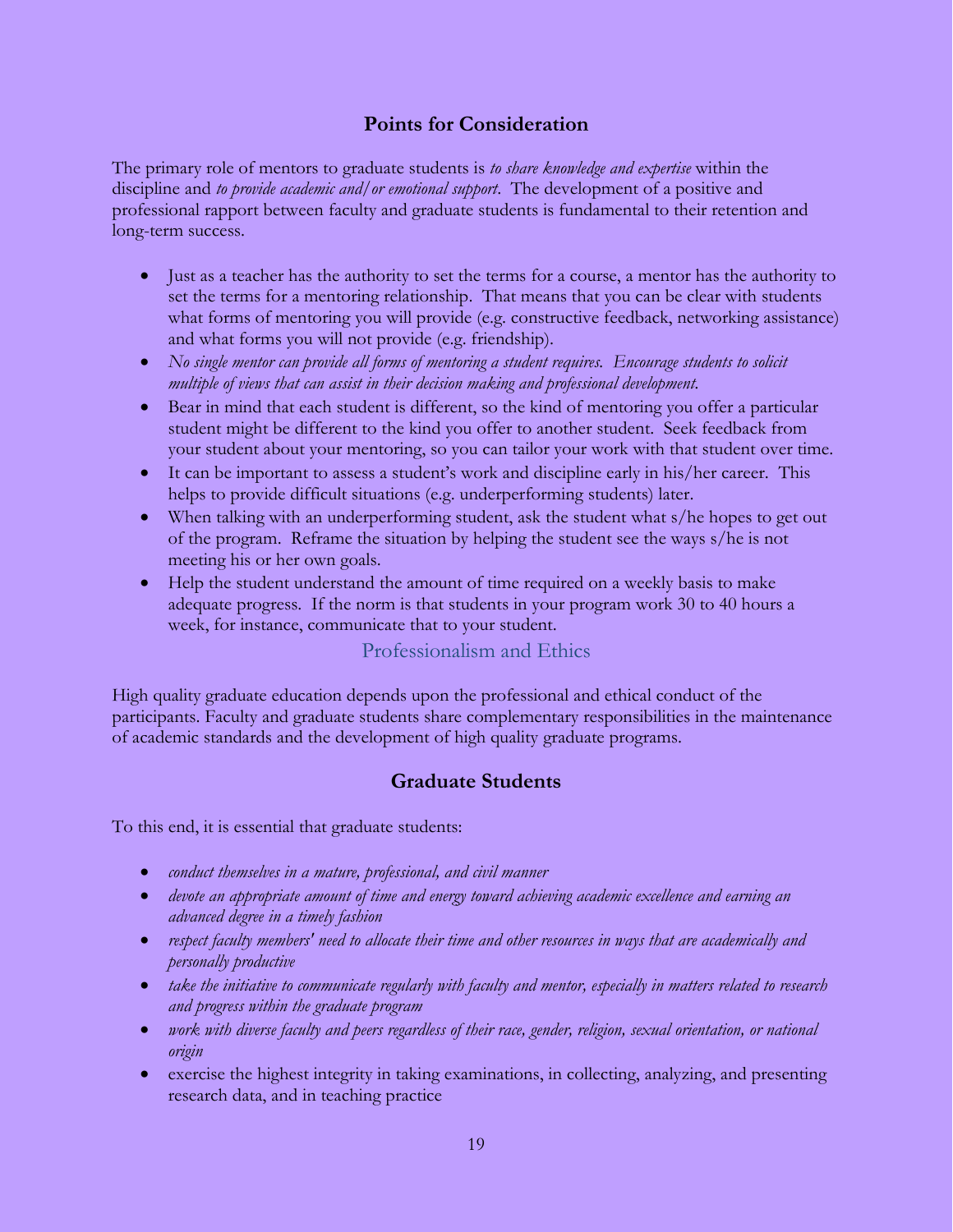- take primary responsibility to inform themselves about the specific regulations and policies governing their graduate studies at the Department and Graduate School levels
- recognize that, in many disciplines, the faculty and mentor provide the intellectual and instructional environment in which the student conducts research, and may, through access to teaching and research funds, also provide the student with financial support
- manage time effectively for maximum professional development as well as personal health and well-being, balancing competing demands such as being a student, a graduate assistant, a parent, a spouse, a caregiver, etc.
- recognize that the faculty and mentors are responsible for monitoring the accuracy, validity, and integrity of the student's research, so that careful, well-conceived research will reflect favorably on the student, the faculty and mentors, and the University
- *acknowledge the contributions of the faculty, mentor and other members of the research team to the student's work in all publications and conference presentations*
- *maintain the confidentiality of the faculty, mentor, and fellow students' professional activities and research prior to presentation or publication in accordance with existing practices and policies of the discipline*
- participate at an appropriate level in discipline-based activities, such as seminars and conferences, as a component of professional development
- participate at an appropriate level in university, departmental, or program governance as a component of professional development
- uphold the public service mission of the university at an appropriate level

## **Faculty**

It is essential that faculty:

- act in a manner that best serves the education and professional development of students
- create an ethos of collegiality so that learning takes place within a community of scholars
- *interact with students in a professional, civil, and collegial manner in accordance with University policies and relevant laws*
- familiarize themselves with policies that affect their graduate students
- impartially evaluate student performance regardless of the student's religion, race, gender, sexual orientation, nationality, or other criteria that are not germane to academic evaluation
- *promise a reasonable degree of confidentiality in communication with students, taking care not to discuss a student's performance, research results, or behavior with other students*
- *serve on graduate student committees without regard to the race, gender, sexual orientation, or national origin of the graduate student candidate*
- *prevent personal rivalries with colleagues from interfering with duties as graduate advisor, committee member, or colleague*
- *excuse themselves from serving on graduate committees when there is an amorous, familial, or other relationship between the faculty member and the student that could result in a conflict of interest*
- discuss departmental authorship policy with graduate students in advance of entering into collaborative projects
- *acknowledge student contributions to research presented at conferences, in professional publications, or in applications for copyrights and patents*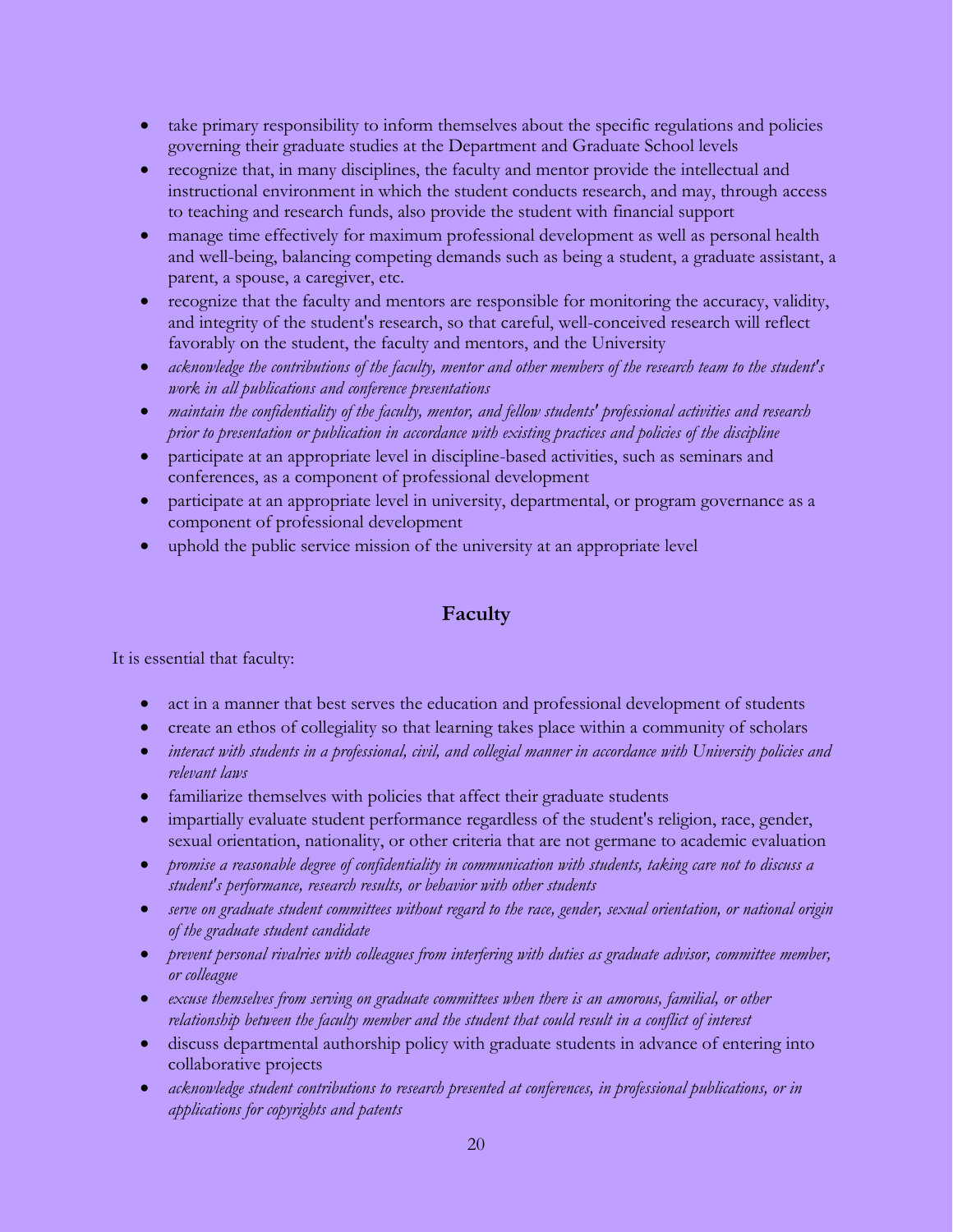- ensure that a student's experience as a teaching, research, or staff assistant contributes to his/her professional development and does not impede the student's progress toward the degree
- *create in the classroom or laboratory supervisory relations with students that stimulate and encourage students to learn creatively and independently respect the academic freedom for students to express opinions that may differ from those of faculty*
- attain with graduate students a clear understanding of their specific research responsibilities, including time lines for completion of research and the thesis or non-thesis
- *refrain from requesting students to do tasks not closely related to their academic or professional development for the personal advantage of a faculty member*
- *provide opportunities within the graduate program for students to seek assistance for their grievances without threat of retaliation*
- respect students' need to allocate their time among competing demands
- attend committee meetings and examinations, and participate with full attention in these activities
- take reasonable measures to ensure that each graduate student initiates thesis or non-thesis research in a timely fashion
- continue to be an advisor and colleague after student graduates

## **Summary**

An effective mentoring relationship develops over time. The student benefits from the mentor's support, skills, wisdom and coaching. Later, both people deepen their working relationship, perhaps collaborating on projects in which the student develops into a junior colleague. Both mentee and mentor may redefine their relationship as one of equals, characterized over time by informal contact and mutual assistance, thus becoming true professional colleagues.

## **Sources**

<http://cft.vanderbilt.edu/teaching-guides/interactions/mentoring-graduate-students/>

[http://grad.berkeley.edu/policies/guides/appendix-11-best-practices-for-faculty-mentoring-of](http://grad.berkeley.edu/policies/guides/appendix-11-best-practices-for-faculty-mentoring-of%20graduate-students-approved-by-the-graduate-council-march-6-2006/)  [graduate-students-approved-by-the-graduate-council-march-6-2006/](http://grad.berkeley.edu/policies/guides/appendix-11-best-practices-for-faculty-mentoring-of%20graduate-students-approved-by-the-graduate-council-march-6-2006/)

<http://grad.washington.edu/mentoring/>